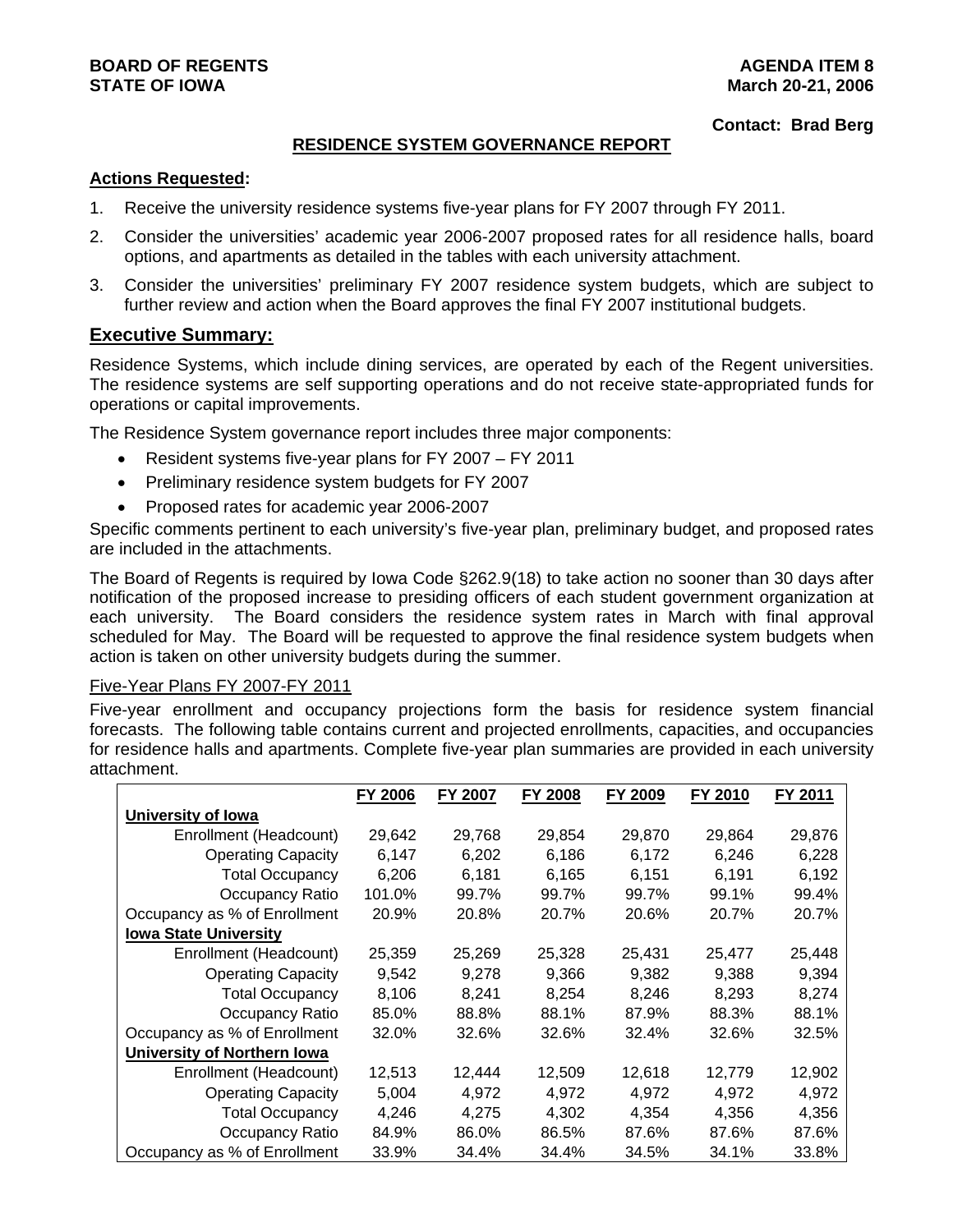## Preliminary FY 2007 Residence System Budget Summary

The FY 2007 preliminary budgets project smaller percentage increases in revenues than operational expenditures at all three universities when compared to the FY 2006 revised estimates.

|                                                                           | (1)                 | (2)                 | (3)              | (4)         | (5)       |
|---------------------------------------------------------------------------|---------------------|---------------------|------------------|-------------|-----------|
|                                                                           | <b>Current Year</b> | <b>Current Year</b> | <b>Next Year</b> |             |           |
|                                                                           | Approved            | Revised             | Preliminary      |             |           |
|                                                                           | <b>Budget</b>       | <b>Estimates</b>    | <b>Budget</b>    | \$ Change   | % Change  |
|                                                                           | FY 2006             | FY 2006             | FY 2007          | $(3) - (2)$ | (4) / (2) |
| <b>SUI</b>                                                                |                     |                     |                  |             |           |
| Gross Revenue                                                             | \$39,287,892        | \$40,528,761        | \$42,037,365     | \$1,508,604 | 3.7%      |
| <b>Expenditures for Operations</b>                                        | 29,039,246          | 29,535,792          | 30,991,655       | 1,455,863   | 4.9%      |
| Debt Service & Mand Transfers                                             | 6,629,008           | 6,629,008           | 6,598,195        | (30, 813)   | (0.5)%    |
| Net Revenue*                                                              | 3,619,638           | 4,363,961           | 4,447,515        | 83,554      | 1.9%      |
| Net Rev as % of Gross Rev                                                 | 9.2%                | 10.8%               | 10.6%            | (0.2)%      |           |
| <b>FTE</b>                                                                | 354                 | 357                 | 360.5            | 3.5         |           |
| <b>ISU</b>                                                                |                     |                     |                  |             |           |
| Gross Revenue                                                             | \$57,784,792        | \$59,889,205        | \$63,269,569     | \$3,380,364 | 5.6%      |
| <b>Expenditures for Operations</b>                                        | \$41,930,292        | \$42,113,105        | \$45,598,116     | \$3,485,011 | 8.3%      |
| Debt Service & Mand Transfers                                             | \$10,560,770        | \$10,560,770        | \$10,564,137     | \$3,367     | 0.0%      |
| Net Revenue*                                                              | \$5,293,730         | \$7,215,330         | \$7,107,316      | (\$108,014) | (1.5)%    |
| Net Rev as % of Gross Rev                                                 | 9.2%                | 12.0%               | 11.2%            | (0.8)%      |           |
| <b>FTE</b>                                                                | 713                 | 697                 | 697              | 0           |           |
| <b>UNI</b>                                                                |                     |                     |                  |             |           |
| Gross Revenue                                                             | \$25,179,395        | \$26,807,895        | \$27,796,816     | \$988,921   | 3.7%      |
| <b>Expenditures for Operations</b>                                        | \$20,654,482        | \$21,523,740        | \$22,811,205     | \$1,287,465 | 6.0%      |
| Debt Service & Mand Transfers                                             | \$3,633,392         | \$3,633,392         | \$3,621,491      | (\$11,901)  | (0.3)%    |
| Net Revenue*                                                              | \$891,521           | \$1,650,763         | \$1,364,120      | (\$286,643) | (17.4)%   |
| Net Rev as % of Gross Rev                                                 | 3.5%                | 6.2%                | 4.9%             | (1.3)%      |           |
| <b>FTE</b>                                                                | 392                 | 390                 | 391              |             |           |
| *After expenditures for operations, debt service, and mandatory transfers |                     |                     |                  |             |           |

## ISU Variances in Board Approved vs Estimated FY 2006 Budget

Variances in amounts reported in the revised estimated FY 2006 budget as compared to the Boardapproved budget were a result of inaccurate calculation methodologies used by the previous business manager. The complete ISU Residence System preliminary budget is shown on page 10.

- The surplus fund balance reported of \$3.1 million was understated and the revised estimate fund balance is \$9.76 million.
- FTE's were calculated in a manner that has not been validated. The Departments of Residence and Dining established new payroll tracking spreadsheets resulting in a change from 713 FTE's in the approved FY 2006 budget to 697 FTE's in the revised estimated budget.
- The university overhead payment was recomputed based on the actual overhead rate for FY 2006 as confirmed by the ISU Controller's Office resulting in an overhead payment from surplus of \$704,000 as compared to \$992,000.

## Proposed Rates for Academic Year 2006-2007

The Board has historically used the double occupancy room with full board as a comparative measure. While the universities offer many room and board options, the information provides a means to compare increases at the universities.

| Double Occupancy Rooms with Full Board |         |         |              |            |  |  |  |  |  |  |  |
|----------------------------------------|---------|---------|--------------|------------|--|--|--|--|--|--|--|
|                                        | FY 2006 | FY 2007 | Increase Amt | Increase % |  |  |  |  |  |  |  |
| University of Iowa                     | \$6,073 | \$6,374 | \$301        | 5.0%       |  |  |  |  |  |  |  |
| <b>Iowa State University</b>           | \$6,133 | \$6,378 | \$245        | $4.0\%$    |  |  |  |  |  |  |  |
| University of Northern Iowa            | \$5,519 | \$5,740 | \$221        | 4.0%       |  |  |  |  |  |  |  |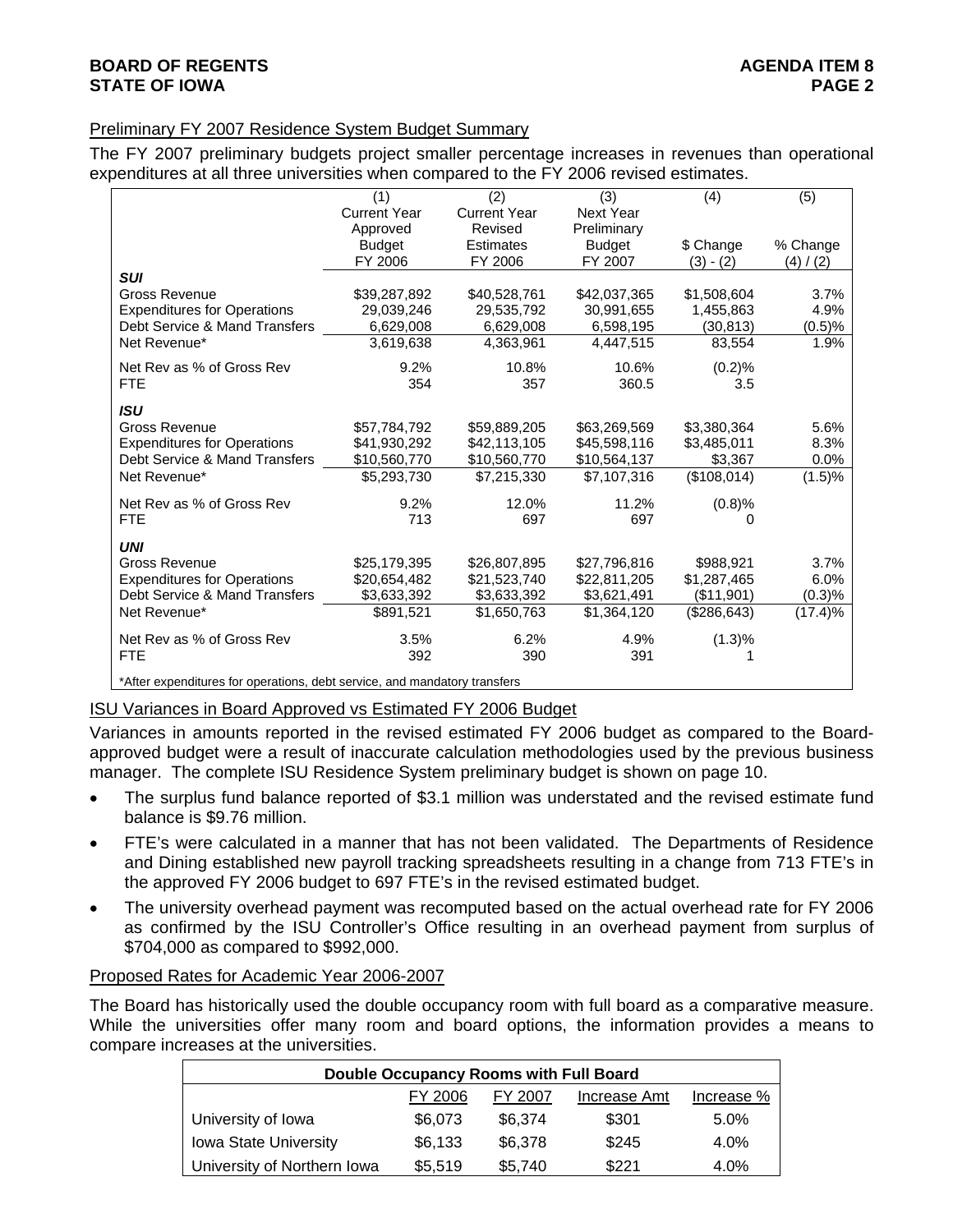## **BOARD OF REGENTS** AGENERATION OF REGENTS AGENERATION OF REGENTS AGENERATION OF REGENTS AGENERATION OF REGENTS AGENERATION OF REGENTS AGENERATION OF REGENTS AGENERATION OF REGENTS AGENERATION OF REGENTS AGENERATION OF REGE **STATE OF IOWA** PAGE 3

The average 10-year rate increase for double occupancy rooms with full board from FY 1997 to FY 2006 is 5.6% at SUI, 6.2% at ISU, and 5.9% at UNI.

| Historical Rate Increases for Double Occupancy Rooms with Full Board |         |         |         |         |         |          |
|----------------------------------------------------------------------|---------|---------|---------|---------|---------|----------|
|                                                                      |         |         |         |         |         | Proposed |
|                                                                      | FY 2002 | FY 2003 | FY 2004 | FY 2005 | FY 2006 | FY 2007  |
| University of Iowa                                                   | 6.2%    | 12.5%   | 8.5%    | $3.2\%$ | 3.2%    | 5.0%     |
| <b>Iowa State University</b>                                         | 5.3%    | 7.6%    | 14.3%   | 3.8%    | 2.9%    | 4.0%     |
| University of Northern Iowa                                          | $6.0\%$ | 5.5%    | 6%      | 7%      | 4.9%    | 4.0%     |

The average 10-year incremental cost rate increase from FY 1997 to FY 2006 for undergraduate resident students combining tuition and fees, and proposed room and board is 5.4% at SUI, 5.9% at ISU, and 5.4% at UNI.

| <b>Combined Tuition and Fees, Double Occupancy with Full Board</b> |               |                |          |          |          |  |  |  |  |  |
|--------------------------------------------------------------------|---------------|----------------|----------|----------|----------|--|--|--|--|--|
|                                                                    | FY 2007       | FY 2007        | FY2007   | FY 2006  | Percent  |  |  |  |  |  |
|                                                                    | Tuition, Fees | Room and Board | Total    | Total    | Increase |  |  |  |  |  |
| University of Iowa                                                 | \$5,865       | \$6,374        | \$12,239 | \$11,685 | 4.7%     |  |  |  |  |  |
| <b>Iowa State University</b>                                       | \$5,860       | \$6,378        | \$12,238 | \$11,767 | 4.0%     |  |  |  |  |  |
| University of Northern Iowa                                        | \$5,912       | \$5,740        | \$11,652 | \$11,121 | 4.8%     |  |  |  |  |  |

While each university offers a variety of room and board options, the availability of affordable housing is essential to meet the needs of students with low income.

| <b>Lowest Available Proposed Room Rates</b> |         |         |              |            |  |  |  |  |  |  |  |
|---------------------------------------------|---------|---------|--------------|------------|--|--|--|--|--|--|--|
|                                             | FY 2006 | FY 2007 | Increase Amt | Increase % |  |  |  |  |  |  |  |
| University of Iowa                          | \$2,802 | \$2,935 | \$133        | 4.7%       |  |  |  |  |  |  |  |
| <b>Iowa State University</b>                | \$3,231 | \$3,360 | \$129        | $4.0\%$    |  |  |  |  |  |  |  |
| University of Northern Iowa                 | \$2,576 | \$2,695 | \$119        | 4.6%       |  |  |  |  |  |  |  |

Each university has various board options and mandatory requirements that increase the dollar amount of the contract from the amount shown in the table above.

The Regent universities continue to offer board plans with greater flexibility to allow students more opportunities to enroll. The specific board rates for each institution are detailed in the attachments.

The universities have presented the proposed residence system rates to representatives of their student populations. SUI's student residence hall group raised no issues when presented with the proposed rate increases and were very interested in the proposed capital projects. ISU's student housing association has given support for the proposed increase and more presentations are scheduled. UNI residence hall student representatives were pleased to see a lower proposed rate increase than in previous years and their comments were interpreted as supportive.

## Improvement Fund Transfers

The three universities will be requesting approval of transfers to the improvement funds from the surplus funds at the May board meeting. SUI and UNI intend to request transfers of \$5,249,290 and \$860,000 respectively. ISU projects it will request a transfer with the amount to be determined once project approval and priorities are established.

```
h:\bf\2006\mar06\0306_item08.doc
```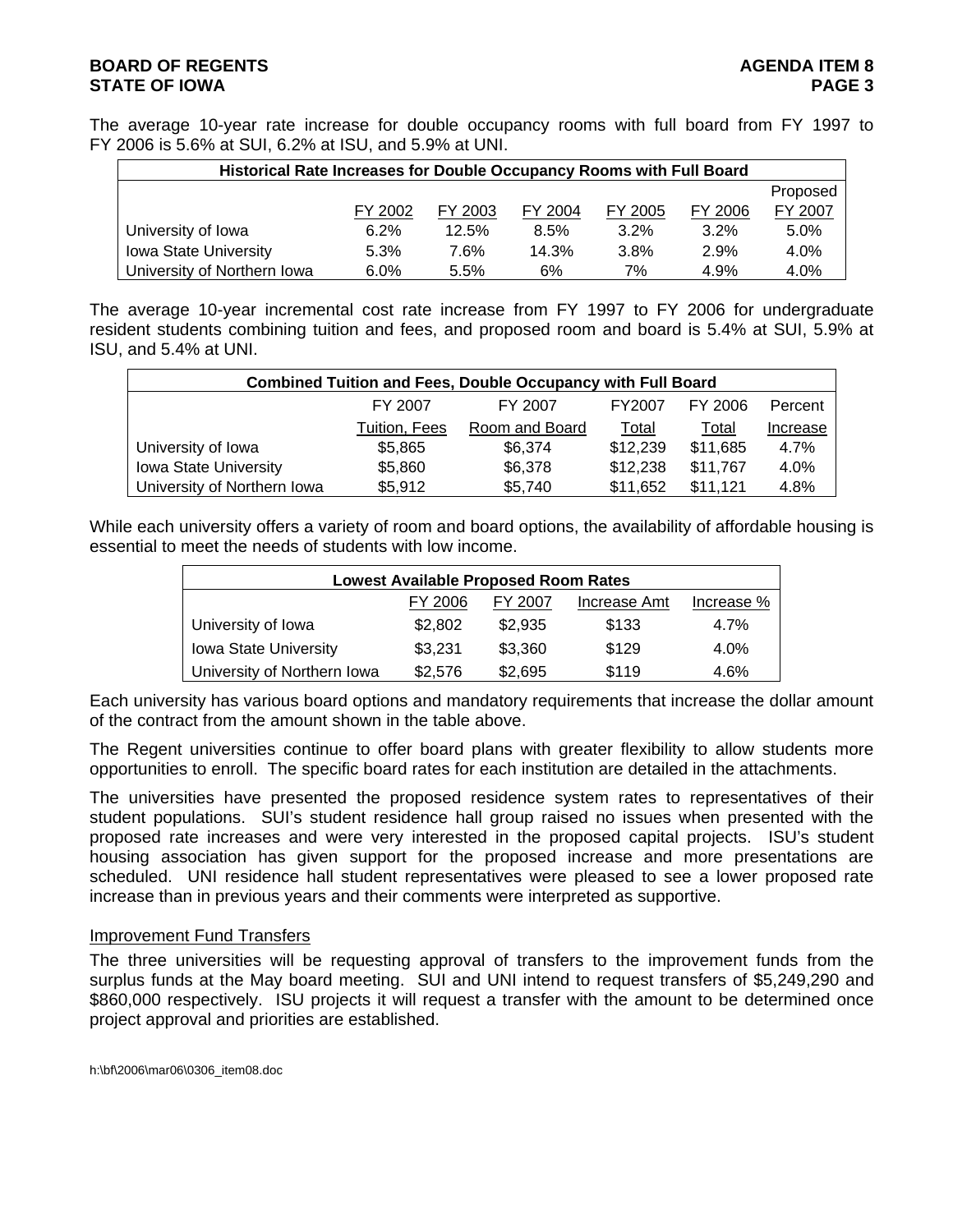## **UNIVERSITY OF IOWA DEPARTMENT OF RESIDENCE SERVICES**

- Demand for residence hall space is projected to meet or exceed capacity.
- The five-year plan requires rate increases higher than projected inflation to fund the planned increases in capital expenditures and to keep voluntary reserve balances at a sufficient level.
- University apartments are nearing the end of their life cycles. However, a study conducted in 2005 concluded that a project to replace the existing apartments is not financially feasible at current below-market rates. The University has decided to utilize its financial resources to keep the apartments safe, secure, and functional for its tenants, but not invest significant amounts of capital to renovate. Rate increases for the apartments will be limited to the cost of on-going operations and maintenance.
	- o The University is in the process of adding broadband internet access to all apartments in response to continued tenant requests for high-speed internet capabilities.
- The costs of an addition to Burge Hall (estimated at \$8 million) and a portion of the costs of a fire suppression project at Slater Hall are intended to be funded from the proceeds of a proposed bond issue.
	- o In fall 2009, 92 new beds will be added to the system capacity with the completion of the proposed addition to Burge Hall increasing the gross square footage by 26,000.
- A series of restroom renovations are included in the department's master plan. All of the restroom renovation projects will be financed from improvement fund balances.
- The preliminary budget for FY07 projects net revenues from operations to be \$11.0 million assuming an overall rate increase of 4.85%. Voluntary reserve balances at June 30, 2007 are projected to be \$9.2 million, and are projected to slowly decline to \$8.5 million over the next five years.
- Spending from reserves will increase over the next five years for repairs and necessary replacements to minimize deferred maintenance and to fund projects in the department's master plan.
- A review of the bond covenants indicated that a consolidated dining services operation needs to administratively and financially be maintained as a part of the Department of Residence. Residence Services and the Iowa Memorial Union continue to plan an effort to blend the contract and retail dining operations into a coordinated administrative unit. Phased implementation of the blended food service is expected to begin in 2006.
- The outstanding bond principal was \$60.5 million as of July 2, 2005.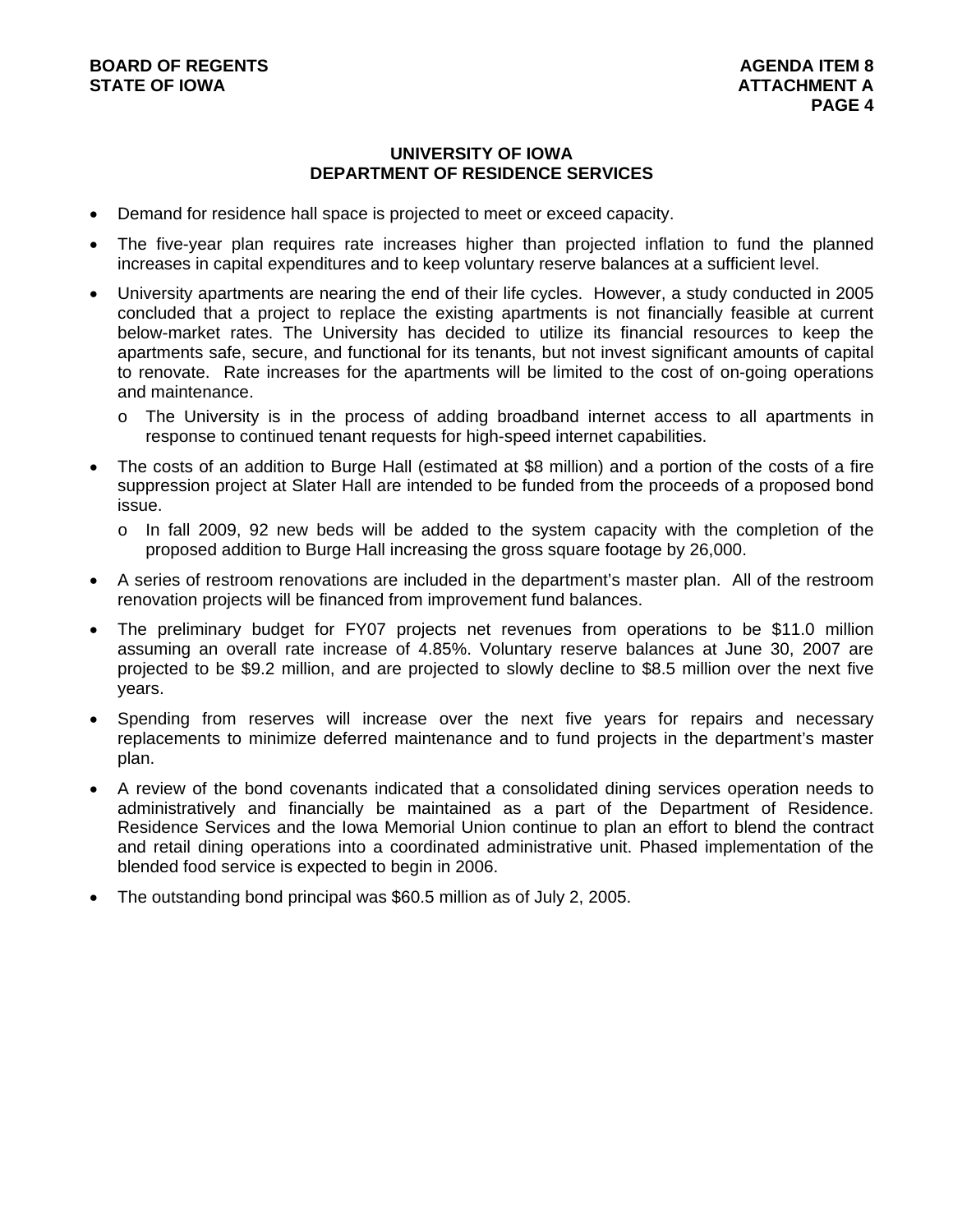# **BOARD OF REGENTS**<br> **BOARD OF REGENTS**<br> **STATE OF IOWA**<br> **ATTACHMENT A**

## **University of Iowa's Five Year Plan Summary Department of Residence Services (Dollars in thousands)**

|                                                  |    | Actual<br>Estimated<br>Planned - Constant Dollars |    |          |                      |    |          |    |          |    |          |             |
|--------------------------------------------------|----|---------------------------------------------------|----|----------|----------------------|----|----------|----|----------|----|----------|-------------|
| <b>INDICATORS</b>                                |    | FY 05                                             |    | FY 06    | FY 07                |    | FY 08    |    | FY 09    |    | FY 10    | FY 11       |
| <b>1 - ENROLLMENT &amp; OCCUPANCY</b>            |    |                                                   |    |          |                      |    |          |    |          |    |          |             |
| (a) Fall Enrollment Head Count                   |    | 29,745                                            |    | 29,642   | 29,768               |    | 29,854   |    | 29,870   |    | 29,864   | 29,876      |
| Residence Hall Housing                           |    |                                                   |    |          |                      |    |          |    |          |    |          |             |
| (b) Current Operating Capacity (# of beds)       |    | 5,520                                             |    | 5,453    | 5,508                |    | 5,492    |    | 5,478    |    | 5,552    | 5,534       |
| (c) Occupancy (permanent beds)                   |    | 5,572                                             |    | 5,533    | 5,508                |    | 5,492    |    | 5,478    |    | 5,518    | 5,519       |
| (d) Occupancy Ratio                              |    | 100.9%                                            |    | 101.5%   | 100.0%               |    | 100.0%   |    | 100.0%   |    | 99.4%    | 99.7%       |
| <b>Apartment Housing</b>                         |    |                                                   |    |          |                      |    |          |    |          |    |          |             |
| (e) Current Operating Capacity (Units)           |    | 694                                               |    | 694      | 694                  |    | 694      |    | 694      |    | 694      | 694         |
| (f) Units Occupied                               |    | 685                                               |    | 673      | 673                  |    | 673      |    | 673      |    | 673      | 673         |
| (g) Occupancy Ratio                              |    | 98.7%                                             |    | 97.0%    | 97.0%                |    | 97.0%    |    | 97.0%    |    | 97.0%    | 97.0%       |
| <b>2 - CAPITAL IMPROVEMENTS &amp; REPAIRS</b>    |    |                                                   |    |          |                      |    |          |    |          |    |          |             |
| (a) Improvements from Bond Proceeds              | S  | 1,775                                             | \$ |          | \$<br>$\blacksquare$ | \$ | 7,000    | \$ | 2,750    | \$ |          | \$          |
| (b) Improvements from Voluntary Reserves         |    | 4,221                                             |    | 8,202    | 5,808                |    | 6,069    |    | 7,325    |    | 7,126    | 8,459       |
| (c) Repairs from Current Revenues                |    | 3,467                                             |    | 3,579    | 3,655                |    | 3,655    |    | 3,655    |    | 3,655    | 3,655       |
| (d) Gross Square Feet Maintained (000's)         |    | 2,239                                             |    | 2,239    | 2,239                |    | 2,239    |    | 2,239    |    | 2,265    | 2,265       |
| <b>3 - OPERATING REVENUES &amp; EXPENDITURES</b> |    |                                                   |    |          |                      |    |          |    |          |    |          |             |
| (a) Total Revenues                               |    | \$39,261                                          |    | \$40,529 | \$42,037             |    | \$43,641 |    | \$45,349 |    | \$47,423 | \$49,224    |
| (b) Less Expenditures (Excluding Univ O.H.)      |    | 28,097                                            |    | 29,536   | 30,992               |    | 31,910   |    | 32,858   |    | 34,295   | 35,311      |
| (c) Net Operating Revenues                       |    | 11,164                                            |    | 10,993   | 11,045               |    | 11,731   |    | 12,491   |    | 13,128   | 13,913      |
| (d) Less Mandatory Transfers                     |    | 600                                               |    | 600      | 600                  |    | 600      |    | 600      |    | 600      | 600         |
| (e) Less Debt Service                            |    | 6,025                                             |    | 6,029    | 5,998                |    | 4,968    |    | 5,820    |    | 5,846    | 5,867       |
| (f) Net to Voluntary Reserves                    | \$ | 4,539                                             | \$ | 4,364    | \$4,447              | \$ | 6,163    | \$ | 6,071    | \$ | 6,682    | \$<br>7,446 |
| 4 - VOLUNTARY (UNRESTRICTED) RESERVES            |    |                                                   |    |          |                      |    |          |    |          |    |          |             |
| (a) Beginning Balance                            | \$ | 13,533                                            | \$ | 14,030   | \$10,393             | \$ | 9,228    |    | \$10,687 | \$ | 9,630    | \$<br>9,377 |
| (b) Add Mandatory Transfers from (3d)            |    | 600                                               |    | 600      | 600                  |    | 600      |    | 600      |    | 600      | 600         |
| (c) Add Net to Voluntary Reserves from (3f)      |    | 4,539                                             |    | 4,364    | 4,447                |    | 6,163    |    | 6,071    |    | 6,682    | 7,446       |
| (d) Less Improvements (2b) & Other Costs         |    | 4,642                                             |    | 8,601    | 6,212                |    | 5,304    |    | 7,728    |    | 7,535    | 8,868       |
| (e) Year-End Balance                             | \$ | 14,030                                            |    | \$10,393 | \$9,228              |    | \$10,687 | \$ | 9,630    | \$ | 9,377    | \$<br>8,555 |
|                                                  |    |                                                   |    |          |                      |    |          |    |          |    |          |             |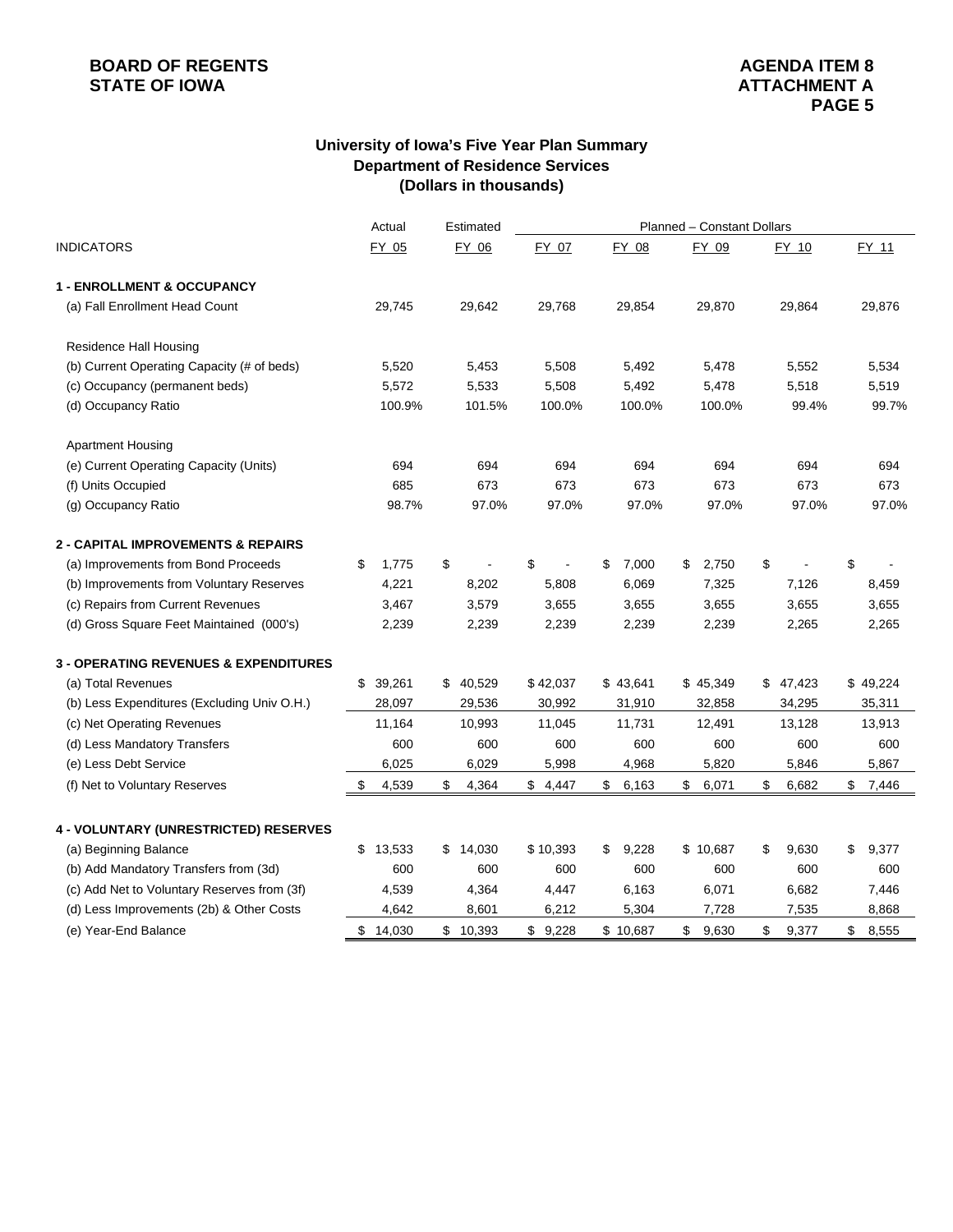# **BOARD OF REGENTS**<br> **BOARD OF REGENTS**<br> **STATE OF IOWA**<br> **ATTACHMENT A**

## **University of Iowa Residence System Preliminary Budget 2006-07**

|                                              |                  | Approved         | Revised          | Proposed         |
|----------------------------------------------|------------------|------------------|------------------|------------------|
|                                              | Actual           | <b>Budget</b>    | <b>Estimate</b>  | <b>Budget</b>    |
|                                              | 2004-05          | 2005-06          | 2005-06          | 2006-07          |
| <b>OPERATIONS (Modified Cash Basis)</b>      |                  |                  |                  |                  |
| Revenues                                     | \$<br>39,260,980 | \$<br>39,287,892 | \$<br>40,528,761 | \$<br>42,037,365 |
| <b>Expenditures for Operations</b>           | 28,097,366       | 29,039,246       | 29,535,792       | 30,991,655       |
| <b>Net Revenues</b>                          | 11,163,614       | 10,248,646       | 10,992,969       | 11,045,710       |
| % of Revenues                                | 28.4%            | 26.1%            | 27.1%            | 26.3%            |
| Debt Service (due July 1)                    | 6,024,733        | 6,029,008        | 6,029,008        | 5,998,195        |
| <b>Mandatory Transfers</b>                   | 600,000          | 600,000          | 600,000          | 600,000          |
| Net After Debt Service & Mandatory Transfers | \$<br>4,538,881  | \$<br>3,619,638  | \$<br>4,363,961  | \$<br>4,447,515  |
| % of Revenues                                | 11.6%            | 9.2%             | 10.8%            | 10.6%            |
| Debt Service Coverage Ratio                  | 185%             | 170%             | 182%             | 184%             |
| University Overhead Payment From Surplus     | \$<br>372,456    | \$<br>399,108    | \$<br>399,108    | \$<br>402,778    |
| Overhead as % of Expenditures                | 1.3%             | 1.4%             | 1.4%             | 1.3%             |
| <b>FUND BALANCES (June 30)</b>               |                  |                  |                  |                  |
| <b>Revenue Fund</b>                          | \$               | \$               | \$               | \$               |
| Operation & Maintenance Fund                 | 1,000,000        | 1,000,000        | 1,000,000        | 1,000,000        |
| Improvement Fund                             | 8,160,403        | 6,900,000        | 5,807,500        | 6,068,760        |
| Surplus Fund                                 | 4,869,858        | 1,479,996        | 3,585,421        | 2,160,648        |
| Subtotal--Voluntary Reserves                 | 14,030,261       | 9,379,996        | 10,392,921       | 9,229,408        |
| Sinking Fund                                 | 0                | 0                | 0                | $\Omega$         |
| <b>Bond Reserve Fund</b>                     | 6,348,855        | 6,348,855        | 6,348,855        | 6,348,855        |
| <b>Bond Construction Fund</b>                | 0                | 0                | 0                | 0                |
| Subtotal--Mandatory Reserves                 | 6,348,855        | 6,348,855        | 6,348,855        | 6,348,855        |
| <b>Total Fund Balances (June 30)</b>         | \$<br>20,379,116 | \$<br>15,728,851 | \$<br>16,741,776 | \$<br>15,578,263 |
| <b>REVENUES AND EXPENDITURES DETAIL</b>      |                  |                  |                  |                  |
| <b>Revenues</b>                              |                  |                  |                  |                  |
| Contracts                                    | \$<br>34,857,270 | \$<br>35,359,266 | \$<br>36,582,995 | \$<br>38,376,081 |
| Interest                                     | 787,201          | 656,270          | 710,221          | 619,132          |
| Other Income                                 | 3,616,509        | 3,272,356        | 3,235,545        | 3,042,152        |
| <b>Total Revenues</b>                        | \$<br>39,260,980 | \$<br>39,287,892 | \$<br>40,528,761 | \$<br>42,037,365 |
| <b>Expenditures for Operations</b>           |                  |                  |                  |                  |
| Salaries, Wages & Benefits                   | 10,730,616       | 11,315,329       | 11,011,718       | 11,664,428       |
| Cost of Food or Goods Sold                   | 3,634,801        | 3,664,033        | 4,013,128        | 4,386,965        |
| <b>Other Operating Expense</b>               | 5,807,192        | 6,054,596        | 6,091,441        | 6,144,616        |
| <b>Utilities</b>                             | 4,457,770        | 4,684,902        | 4,840,388        | 5,140,388        |
| Repairs & Maintenance                        | 3,466,987        | 3,320,386        | 3,579,117        | 3,655,258        |
| <b>Total Expenditures</b>                    | \$<br>28,097,366 | \$<br>29,039,246 | \$<br>29,535,792 | \$<br>30,991,655 |
| <b>Estimated FTE</b>                         | 367.0            | 354.0            | 357.0            | 360.5            |

As of July 2, 2005, the outstanding bond principal was \$60.5 million.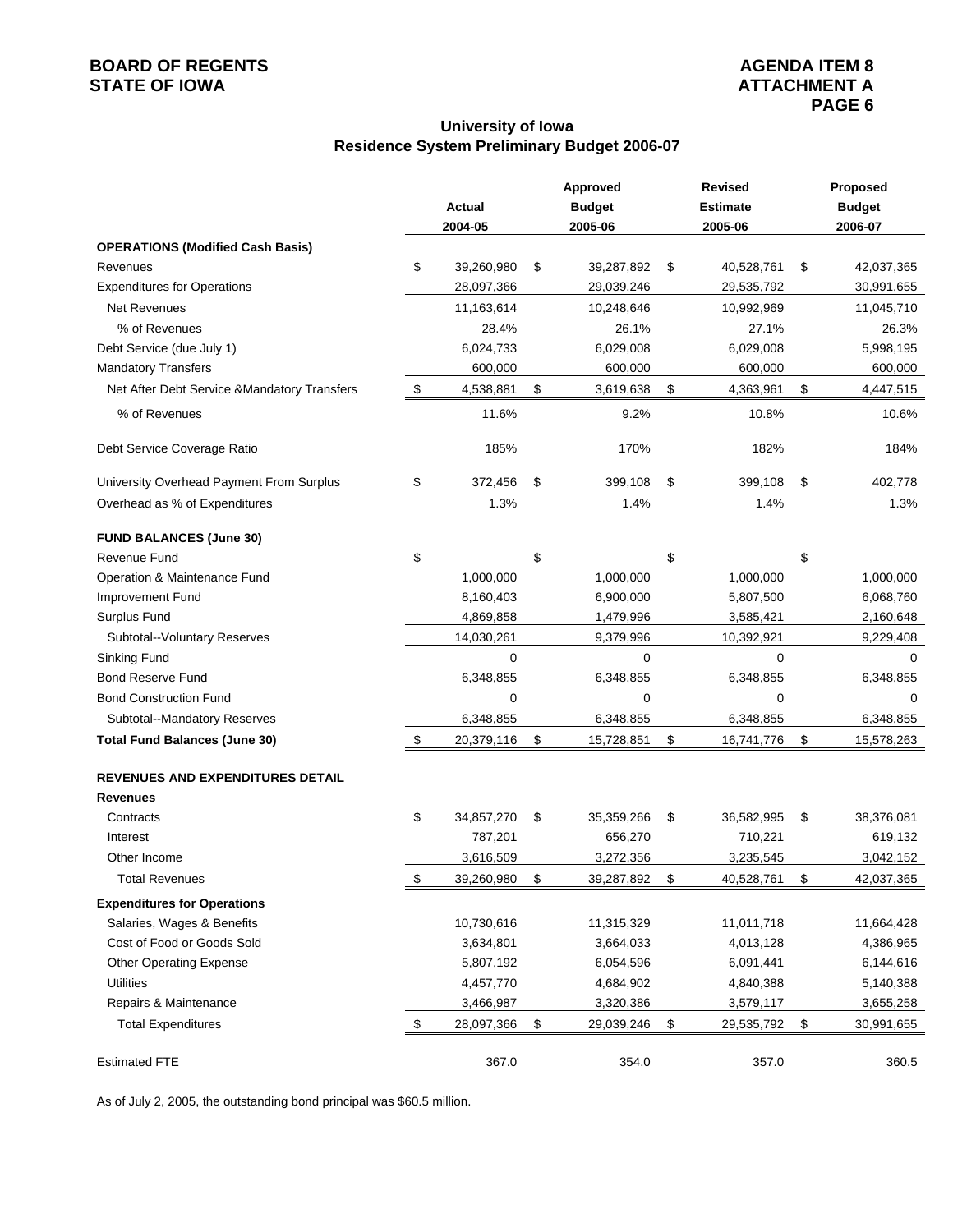## **The University of Iowa**

## **Residence System Rates--Proposed Rate Schedule for 2006-07**

|                                                                       | <b>Current</b> | <b>Proposed</b> | <b>Proposed</b> |                      |  |  |
|-----------------------------------------------------------------------|----------------|-----------------|-----------------|----------------------|--|--|
|                                                                       | $(2005-06)$    | $(2006 - 07)$   |                 | <b>Rate Increase</b> |  |  |
|                                                                       | <b>Rates</b>   | <b>Rates</b>    | <b>Amount</b>   | <b>Percent</b>       |  |  |
| Residence Halls Academic Year 2006-07                                 |                |                 |                 |                      |  |  |
| <b>Basic Room Rates (per person)</b>                                  |                |                 |                 |                      |  |  |
| Single                                                                | \$4,576        | \$4,793         | \$217           | 4.7%                 |  |  |
| Double                                                                | 3,723          | 3,899           | 176             | 4.7%                 |  |  |
| <b>Triple</b>                                                         | 3,194          | 3,345           | 151             | 4.7%                 |  |  |
| Multiple                                                              | 2,802          | 2,935           | 133             | 4.7%                 |  |  |
| Double as Single                                                      | 5,067          | 5,307           | 240             | 4.7%                 |  |  |
| <b>Additional Rate Per Room For:</b>                                  |                |                 |                 |                      |  |  |
| Rooms with airconditioning                                            | 571            | 598             | 27              | 4.7%                 |  |  |
| Rooms with private bath                                               | 1,942          | 2,034           | 92              | 4.7%                 |  |  |
| Rooms with kitchen units                                              | 494            | 517             | 23              | 4.7%                 |  |  |
| <b>Suites</b>                                                         | 1,369          | 1,434           | 65              | 4.7%                 |  |  |
| <b>Temporary Housing (daily rate)</b>                                 | \$5            | \$5             |                 | 0.0%                 |  |  |
| <b>Board Rates **</b>                                                 |                |                 |                 |                      |  |  |
| Full Board (20 meals per week)                                        | \$2,350        | \$2,475         | 125             | 5.3%                 |  |  |
| Any 14 meals per week                                                 | 2,250          | 2,375           | 125             | 5.6%                 |  |  |
| Any 10 meals per week                                                 | 2,080          | 2,145           | 65              | 3.1%                 |  |  |
| Any 5 meals per week                                                  | 1,155          | 1,190           | 35              | 3.0%                 |  |  |
| ** All board rates include \$200 (\$100 per semester) Hawkeye Dollars |                |                 |                 |                      |  |  |
|                                                                       |                |                 |                 |                      |  |  |
| <b>Residence Halls Summer Session 2007</b>                            |                |                 |                 |                      |  |  |
| <b>Basic Room Rates (per person)</b>                                  |                |                 |                 |                      |  |  |
| Single                                                                | \$1,144        | \$1,198         | \$54            | 4.7%                 |  |  |
| Double                                                                | 931            | 975             | 44              | 4.7%                 |  |  |
| <b>Triple</b>                                                         | 799            | 836             | 37              | 4.6%                 |  |  |
| Multiple                                                              | 701            | 734             | 33              | 4.7%                 |  |  |
| Double as Single                                                      | 1,267          | 1,327           | 60              | 4.7%                 |  |  |
| <b>Additional Rate Per Room For:</b>                                  |                |                 |                 |                      |  |  |
| Rooms with airconditioning                                            | 571            | 598             | 27              | 4.7%                 |  |  |
| Rooms with private bath                                               | 486            | 509             | 23              | 4.7%                 |  |  |
| Rooms with kitchen units                                              | 124            | 129             | 5               | 4.0%                 |  |  |
| <b>Suites</b>                                                         | 342            | 359             | 17              | 5.0%                 |  |  |
| <b>Board Rates</b>                                                    |                |                 |                 |                      |  |  |
| Full Board (20 meals per week)                                        | \$588          | \$619           | 31              | 5.3%                 |  |  |
| Any 14 meals per week                                                 | 563            | 594             | 31              | 5.5%                 |  |  |
| Any 10 meals per week                                                 | 520            | 536             | 16              | 3.1%                 |  |  |
| Any 5 meals per week                                                  | 290            | 298             | 8               | 2.8%                 |  |  |
|                                                                       |                |                 |                 |                      |  |  |
| University Apartments (effective 6/1/2006)                            |                |                 |                 |                      |  |  |
| <b>Hawkeye Court</b>                                                  |                |                 |                 |                      |  |  |
| 1 Bedroom                                                             | \$400          | \$418           | \$18            | 4.5%                 |  |  |
| 2 Bedroom                                                             | 445            | 463             | 18              | 4.0%                 |  |  |
| <b>Hawkeye Drive</b>                                                  |                |                 |                 |                      |  |  |
| 2 Bedroom                                                             | 535            | 553             | 18              | 3.4%                 |  |  |
| <b>Staff &amp; Faculty (Additional)</b>                               | 25             | 25              |                 | 0.0%                 |  |  |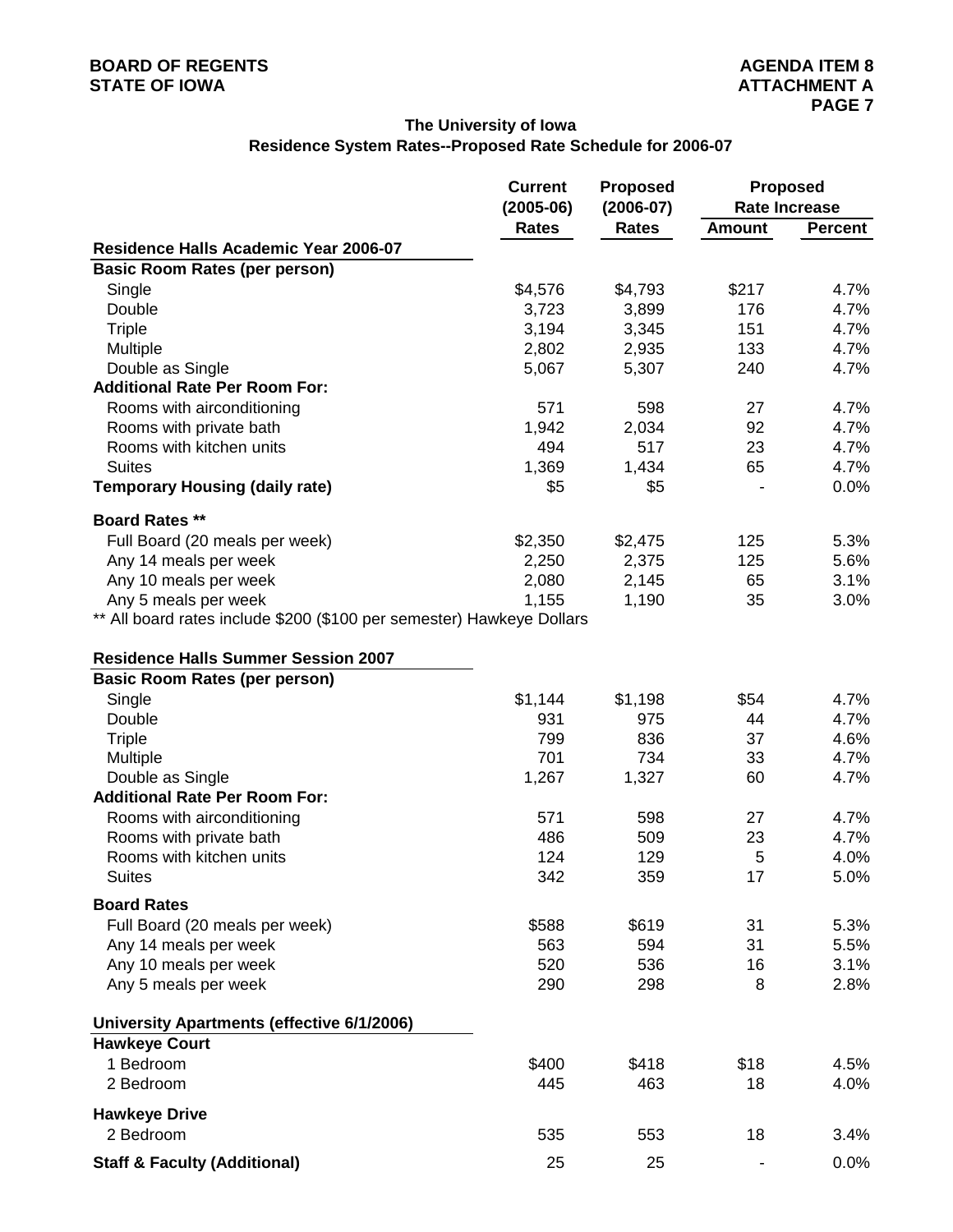## **IOWA STATE UNIVERSITY DEPARTMENT OF RESIDENCE**

- Demand for residence hall space is projected to remain relatively stable for the next five years at an occupancy ratio of approximately 88%.
	- o The Department of Residence does not anticipate a significant decline in occupancy based upon the strong interest in on-campus housing for the next five years. To compensate for slight declines, some bed spaces are being taken offline to allow for maintenance and renovation.
- Enrollment declines in recent years necessitated a cost reduction program in years 2005 and 2006 to bring costs in line with enrollment and occupancy. The Department of Residence opened Helser Hall in the fall of 2005 to meet the demands and needs of students.
- Wallace Hall will be re-opened to house students in Super Single rooms due to requests by students and due to the space reduction related to the fall 2006 closing of the Helser Hall's south wing.
- SUV (Schilletter and University Village) will see a change in age restrictions beginning Fall 2006. Decreased age restrictions at SUV will provide more apartment options which should be more attractive to upper division and transfer students.
	- o Rates will be increased by 2% for all SUV apartments as a result of the new community center being completed this past year.
- ISU Dining has modified meal plans and Dining Dollars and proposes a 4% base increase on the plans and has adjusted the appropriate rates to account for these modifications. The ISU student population is very interested in having more meal plan portability and stated a willingness to pay for this feature.
	- $\circ$  ISU Dining has proposed a number of projects including the creation of a new café location, renovation to existing café locations, and major renovations to two dining centers.
- Room and board contracts were forecasted with a 4% increase in rates to cover a corresponding 4% inflationary increase in expenses for salaries, food and other operating expenses. The housing forecast for the next five years was built upon projected rates applied to predicted occupancy based on historical residence system enrollment and retention rates of undergraduates.
- The preliminary budget for FY 2007 projects net revenues from operations to be \$17.7 million. Voluntary reserve balances at June 30, 2007 are projected to be \$11.5 million, and are projected to increase to \$16.0 million over the next five years.
- Funding for major capital improvements to the residence halls and apartments including repairs for fire safety issues for FY 2007 through FY 2011 will come from annual operations and from the surplus fund.
- ISU is scheduled to host the Special Olympics National Games in July 2006. The event will bring 3,500 athletes and 2,000 coaches to ISU. The Department of Residence Conference Services estimates that it will house and feed 5,000 - 6,000 people within the residence halls and the Frederiksen Court apartments generating an estimated \$1.2 million in revenue.
- The outstanding bond principal was \$130.9 million as of July 2, 2005.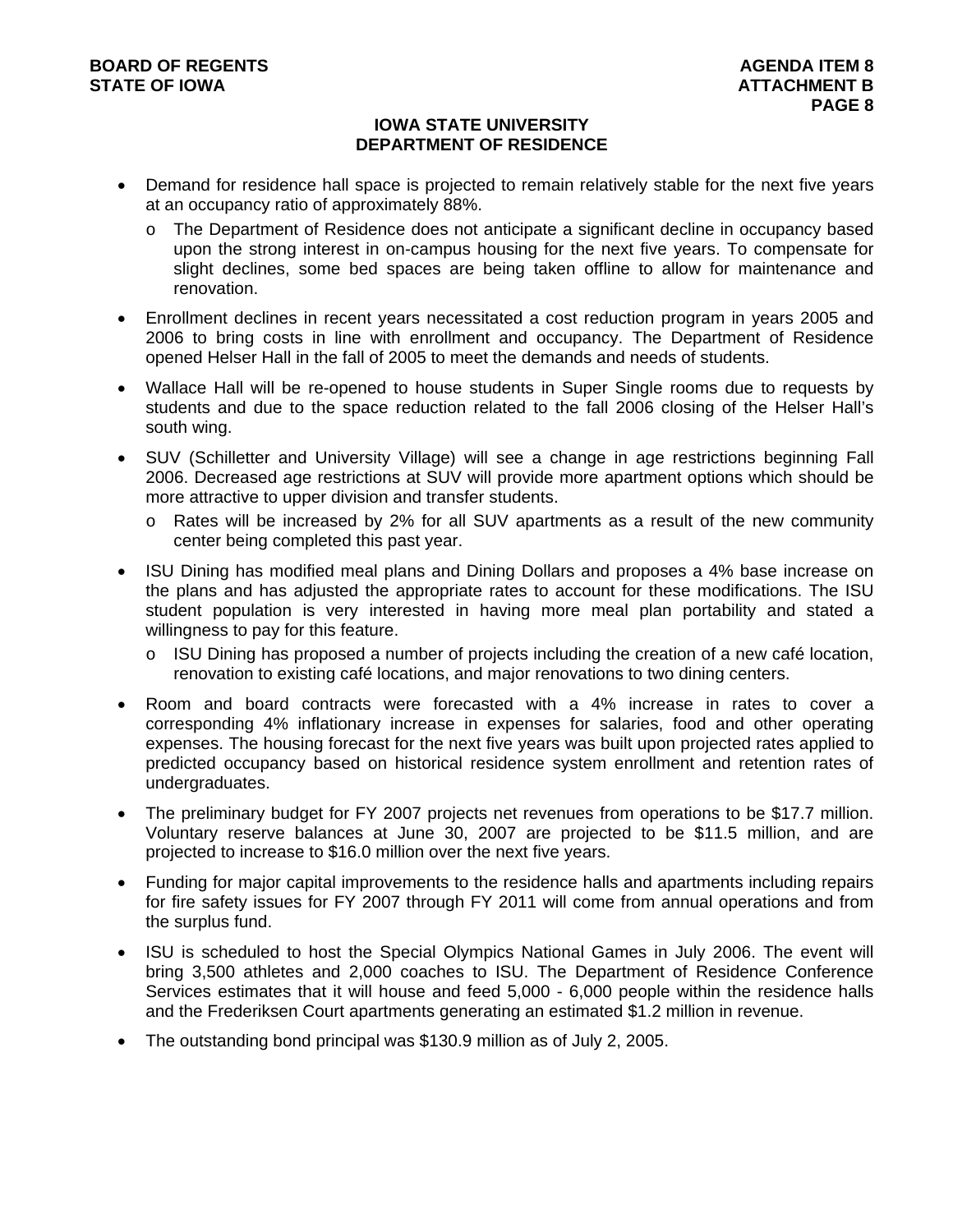# **BOARD OF REGENTS**<br> **BOARD OF REGENTS**<br> **STATE OF IOWA**<br> **BOARD OF REGENTS**

## **Iowa State University's Five Year Plan Summary Department of Residence (Dollars in thousands)**

|                                                  | Estimated   | Planned - Constant Dollars |          |              |             |              |              |  |  |
|--------------------------------------------------|-------------|----------------------------|----------|--------------|-------------|--------------|--------------|--|--|
| <b>INDICATORS</b>                                | FY 05       | FY 06                      | FY 07    | FY 08        | FY 09       | FY 10        | FY 11        |  |  |
| <b>1 - ENROLLMENT &amp; OCCUPANCY</b>            |             |                            |          |              |             |              |              |  |  |
| (a) Fall Enrollment Head Count                   | 25,741      | 25,359                     | 25,269   | 25,328       | 25,431      | 25,477       | 25,448       |  |  |
| Residence Hall Housing                           |             |                            |          |              |             |              |              |  |  |
| (b) Current Operating Capacity (# of beds)       | 6,739       | 6,166                      | 5,899    | 5,987        | 6,003       | 6,009        | 6,015        |  |  |
| (c) Occupancy (permanent beds)                   | 5,518       | 5,441                      | 5,250    | 5,269        | 5,283       | 5,288        | 5,293        |  |  |
| (d) Occupancy Ratio                              | 81.9%       | 88.2%                      | 89.0%    | 88.0%        | 88.0%       | 88.0%        | 88.0%        |  |  |
| <b>Apartment Housing</b>                         |             |                            |          |              |             |              |              |  |  |
| (e) Current Operating Capacity (Units)           | 3,376       | 3,376                      | 3,379    | 3,379        | 3,379       | 3,379        | 3,379        |  |  |
| (f) Units Occupied                               | 2,514       | 2,665                      | 2,991    | 2,985        | 2,963       | 3,005        | 2,981        |  |  |
| (g) Occupancy Ratio                              | 74.5%       | 78.9%                      | 88.5%    | 88.3%        | 87.7%       | 88.9%        | 88.2%        |  |  |
| <b>2 - CAPITAL IMPROVEMENTS &amp; REPAIRS</b>    |             |                            |          |              |             |              |              |  |  |
| (a) Improvements from Bond Proceeds              | \$<br>2,085 | \$                         | \$       | \$           | \$          | \$           | \$           |  |  |
| (b) Improvements from Voluntary Reserves         | 6,087       | 5,789                      | 6,516    | 6,354        | 4,052       | 4,252        | 6,667        |  |  |
| (c) Repairs from Current Revenues                |             |                            |          |              |             |              |              |  |  |
| (d) Gross Square Feet Maintained (000's)         | 3,429       | 3,429                      | 3,429    | 3,429        | 3,429       | 3,429        | 3,429        |  |  |
| <b>3 - OPERATING REVENUES &amp; EXPENDITURES</b> |             |                            |          |              |             |              |              |  |  |
| (a) Total Revenues                               | \$57,134    | \$59,889                   | \$63,270 | \$64,667     | \$65,619    | \$65,334     | \$66,210     |  |  |
| (b) Less Expenditures (Excluding Univ O.H.)      | 41,304      | 42,113                     | 45,598   | 46,386       | 46,791      | 46,871       | 47,098       |  |  |
| (c) Net Operating Revenues                       | 15,830      | 17,776                     | 17,672   | 18,281       | 18,828      | 18,463       | 19,112       |  |  |
| (d) Less Mandatory Transfers                     | 500         | 500                        | 500      | 500          | 500         | 500          | 500          |  |  |
| (e) Less Debt Service                            | 10,067      | 10,061                     | 10,064   | 10,069       | 10,078      | 10,083       | 10,096       |  |  |
| (f) Less Voluntary Transfers                     | 1,054       | 704                        | 1,388    | 1,700        | 2,016       | 2,165        | 2,200        |  |  |
| (g) Net to Voluntary Reserves                    | \$<br>4,209 | \$<br>6,511                | \$5,720  | \$<br>6,012  | \$<br>6,234 | \$<br>5,715  | \$<br>6,316  |  |  |
| 4 - VOLUNTARY (UNRESTRICTED) RESERVES            |             |                            |          |              |             |              |              |  |  |
| (a) Beginning Balance                            | 9,520<br>\$ | \$8,142                    | \$9,364  | \$<br>11,078 | \$11,235    | \$<br>13,917 | \$<br>15,880 |  |  |
| (b) Add Mandatory Transfers from (3d)            | 500         | 500                        | 500      | 500          | 500         | 500          | 500          |  |  |
| (c) Add Net to Voluntary Reserves from (3g)      | 4,209       | 6,511                      | 5,720    | 6,011        | 6,234       | 5,715        | 6,316        |  |  |
| (d) Add Transfer from Plant & Other Revenues     |             |                            | 2,010    |              |             |              |              |  |  |
| (e) Less Improvements (2b) & Other Costs         | 6,087       | 5,789                      | 6,516    | 6,354        | 4,052       | 4,252        | 6,667        |  |  |
| (f) Year-End Balance                             | \$8,142     | \$9,364                    | \$11,078 | \$11,235     | \$13,917    | \$<br>15,880 | \$<br>16,029 |  |  |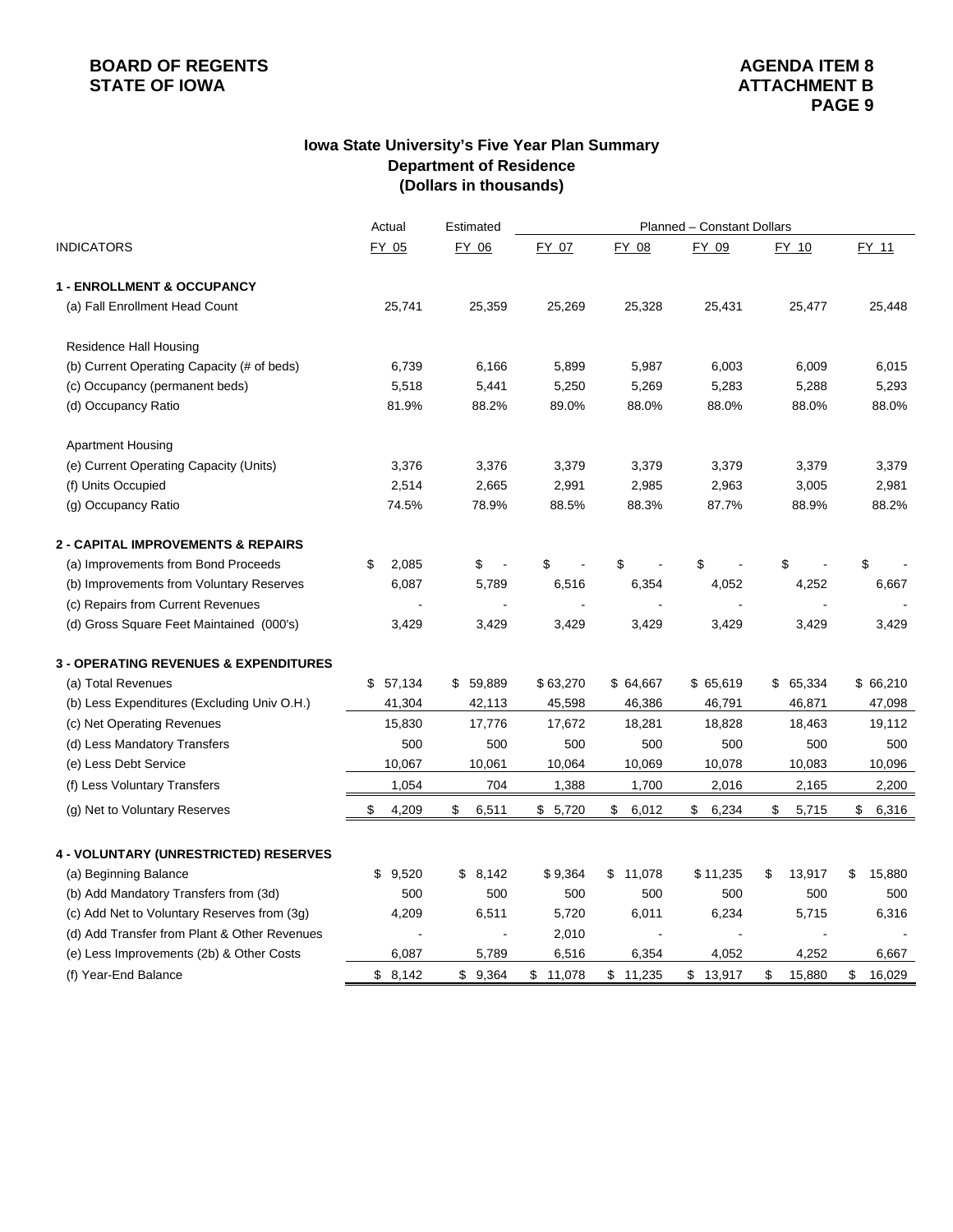# **BOARD OF REGENTS**<br> **BOARD OF REGENTS**<br> **BOARD OF IOWA**<br> **ATTACHMENT B**

## **Iowa State University Residence System Preliminary Budget 2006-07**

|                                              |               |              | Approved         | <b>Revised</b>   | Proposed         |
|----------------------------------------------|---------------|--------------|------------------|------------------|------------------|
|                                              |               | Actual       | <b>Budget</b>    | <b>Estimate</b>  | <b>Budget</b>    |
|                                              |               | 2004-05      | 2005-06          | 2005-06          | 2006-07          |
| <b>OPERATIONS (Modified Cash Basis)</b>      |               |              |                  |                  |                  |
| Revenues                                     | \$            | 57,133,712   | \$<br>57,784,792 | \$<br>59,889,205 | \$<br>63,269,569 |
| <b>Expenditures for Operations</b>           |               | 41,303,935   | 41,930,292       | 42,113,105       | 45,598,116       |
| Net Revenues                                 |               | 15,829,777   | 15,854,500       | 17,776,100       | 17,671,453       |
| % of Revenues                                |               | 27.7%        | 27.4%            | 29.7%            | 27.9%            |
| Debt Service (due July 1)                    |               | 10,067,310   | 10,060,770       | 10,060,770       | 10,064,137       |
| <b>Mandatory Transfers</b>                   |               | 500,000      | 500,000          | 500,000          | 500,000          |
| Net After Debt Service & Mandatory Transfers | \$            | 5,262,467    | \$<br>5,293,730  | \$<br>7,215,330  | \$<br>7,107,316  |
| % of Revenues                                |               | 9%           | 9%               | 12%              | 11%              |
| Debt Service Coverage Ratio                  |               | 157%         | 158%             | 176%             | 176%             |
| University Overhead Payment From Surplus     | \$            | 945,018      | 992,311          | 704,424          | 1,387,732        |
| Overhead as % of Expenditures                |               | 2.3%         | 2.4%             | 1.7%             | 3.0%             |
| <b>FUND BALANCES (June 30)</b>               |               |              |                  |                  |                  |
| Revenue Fund                                 | \$            |              | \$               | \$               | \$               |
| Operation & Maintenance Fund                 |               |              |                  |                  |                  |
| Improvement Fund                             |               | 155,994      |                  |                  | $*2,010,185$     |
| Surplus Fund                                 |               | 8,614,376    | **3,057,303      | 9,836,726        | 9,540,577        |
| Subtotal--Voluntary Reserves                 |               | 8,770,370    | 3,057,303        | 9,836,726        | 11,550,762       |
| Sinking Fund                                 |               | 6,791,155    | 5,933,991        | 6,880,385        | 6,979,569        |
| <b>Bond Reserve Fund</b>                     |               | 10,202,658   | 10,060,770       | 10,202,658       | 10,202,658       |
| <b>Bond Construction Fund</b>                |               | 2,090,841    |                  | *2,010,185       |                  |
| Subtotal--Mandatory Reserves                 |               | 19,084,654   | 15,994,761       | 19,093,228       | 17,182,227       |
| <b>Total Fund Balances (June 30)</b>         | \$            | 27,855,024   | 19,052,064       | 28,929,954       | 28,732,989       |
| <b>REVENUES AND EXPENDITURES DETAIL</b>      |               |              |                  |                  |                  |
| <b>Revenues</b>                              |               |              |                  |                  |                  |
| Contracts                                    | \$            | 43,566,199   | 44,036,784       | 45, 132, 144     | 47,741,752       |
| Interest                                     |               | 273,077      | 688,829          | 868,829          | 885,160          |
| Other Income                                 |               | 13,294,436   | 13,059,179       | 13,888,232       | 14,642,657       |
| <b>Total Revenues</b>                        | $\frac{1}{2}$ | 57, 133, 712 | 57,784,792       | 59,889,205       | 63,269,569       |
| <b>Expenditures for Operations</b>           |               |              |                  |                  |                  |
| Salaries, Wages & Benefits                   |               | 21,707,982   | 20,976,696       | 21,217,813       | 22,634,121       |
| Cost of Food or Goods Sold                   |               | 6,259,489    | 6,278,398        | 6,892,301        | 7,544,169        |
| <b>Other Operating Expense</b>               |               | 6,900,666    | 7,989,741        | 7,601,576        | 8,305,401        |
| <b>Utilities</b>                             |               | 4,710,588    | 4,845,928        | 4,742,048        | 5,388,684        |
| Repairs & Maintenance                        |               | 1,725,210    | 1,839,529        | 1,659,367        | 1,725,741        |
| <b>Total Expenditures</b>                    | \$            | 41,303,935   | 41,930,292       | 42,113,105       | 45,598,116       |
| <b>Estimated FTE</b>                         |               | 757          | 713              | 697              | 697              |

\* Remaining undesignated funds from Construction Fund to be transferred to Improvement Fund per bond covenants.

\*\* \$3,057,303 amount reported for 2005-06 budget was understated by previous business manager, estimated improvement & repair expenditures for capital improvements funded by surplus funds were over estimated for FY 2006.

As of July 2, 2005, the outstanding bond principal was \$130.9 million.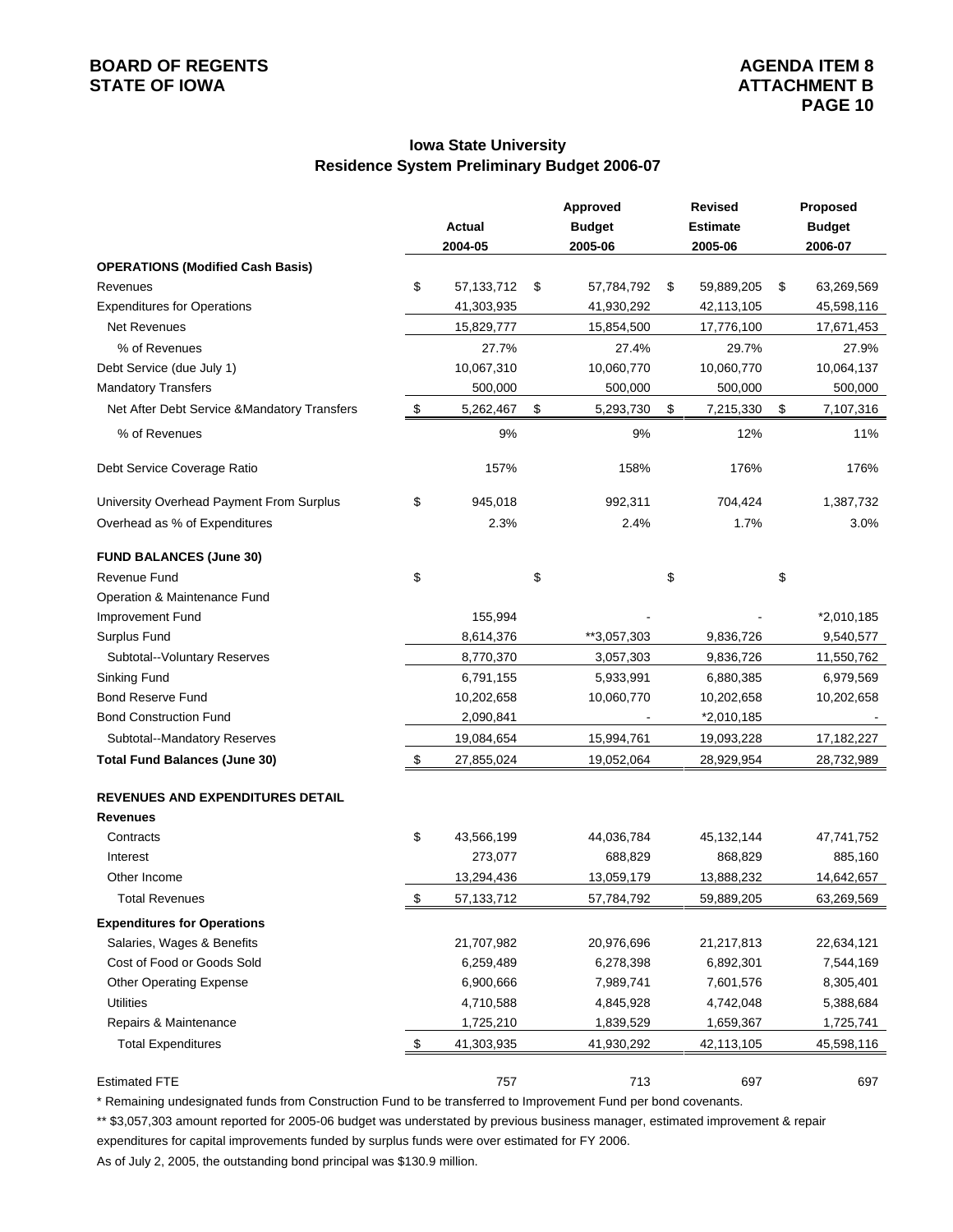# **IOWA STATE UNIVERSITY Proposed Residence System Rates for FY 2006-2007**

Approval of the proposed rate schedule to be effective May 11, 2006

## **Department of Residence**

## **Academic Year Rates**

| <b>Residence Halls</b>                                                                   | <b>Units</b> | <b>Occupancy</b> | <b>Current</b><br><b>FY06 Rate</b> | <b>Proposed</b><br><b>FY07 Rate</b> | % Increase               |
|------------------------------------------------------------------------------------------|--------------|------------------|------------------------------------|-------------------------------------|--------------------------|
| Double - Richardson Court                                                                | 1025         | 919              | \$<br>3,231                        | \$<br>3,360                         | 4.0%                     |
| Double - Union Drive                                                                     | 1555         | 1143             | \$<br>3,294                        | $\overline{\mathbf{3}}$<br>3,427    | 4.0%                     |
| Double - Maple                                                                           | 408          | 379              | \$<br>3.729                        | \$<br>3,878                         | 4.0%                     |
| Double - Larch/Willow *                                                                  | 988          | 905              | \$<br>3,273                        | $\sqrt[6]{3}$<br>3,402              | 3.9%                     |
| Double - Linden **                                                                       | 254          | 232              | \$<br>3,481                        | $\mathfrak{s}$<br>3,610             | 3.7%                     |
|                                                                                          |              |                  |                                    |                                     |                          |
| Single - Richardson Court                                                                | 131          | 131              | \$<br>4,192                        | $\sqrt[6]{\frac{1}{2}}$<br>4,360    | 4.0%                     |
| Single - Union Drive                                                                     | 99           | 96               | \$<br>4,274                        | $\sqrt[6]{3}$<br>4,445              | 4.0%                     |
| Single - Linden **                                                                       | 4            | 3                | \$<br>4,442                        | $\overline{\mathbf{s}}$<br>4,610    | 3.8%                     |
|                                                                                          |              |                  |                                    |                                     |                          |
| Super Single - Richardson Court                                                          | 99           | 48               | \$<br>4,535                        | \$<br>4,716                         | 4.0%                     |
| Super Single - Larch/Willow *                                                            | 50           | 50               | \$<br>4,620                        | $\mathcal{S}$<br>4,801              | 3.9%                     |
| Super Single - Linden **                                                                 | 19           | 17               | \$<br>4,785                        | $\sqrt{3}$<br>4,966                 | 3.8%                     |
| Super Single - Maple                                                                     | 20           | 20               | $\overline{\$}$<br>5,059           | $\overline{\mathcal{S}}$<br>5,261   | 4.0%                     |
| Super Single - Union Drive                                                               | 139          | 88               | $\overline{\mathcal{S}}$<br>4,624  | $\overline{\mathbf{3}}$<br>4,809    | 4.0%                     |
| Super Single - Wallace                                                                   | 300          | $\mathbf 0$      |                                    | $\overline{\mathbf{s}}$<br>4,566    | $\overline{\phantom{a}}$ |
|                                                                                          |              |                  |                                    |                                     |                          |
| Triple - Linden *                                                                        | 27           | 18               | $\overline{\mathcal{S}}$<br>3,481  | $\overline{\mathbf{s}}$<br>3,610    | 3.7%                     |
|                                                                                          |              |                  |                                    |                                     |                          |
| Suite Double - Maple                                                                     | 48           | 43               | \$<br>3,902                        | $\sqrt[6]{3}$<br>4,058              | 4.0%                     |
| Suite Double - Union Drive                                                               | 606          | 543              | $\overline{\mathbf{S}}$<br>4,632   | $\overline{\mathbf{3}}$<br>4,817    | 4.0%                     |
| Suite Single - Union Drive                                                               | 17           | 17               | \$<br>5,965                        | \$<br>6,204                         | 4.0%                     |
| Super Suite - Union Drive                                                                | 27           | 27               | $\overline{\mathbb{S}}$<br>6,155   | $\overline{\mathbf{s}}$<br>6,401    | 4.0%                     |
|                                                                                          |              |                  |                                    |                                     |                          |
| Single Suite - Buchanan - 12 month                                                       | 6            | 6                | \$<br>5,590                        | \$<br>5,814                         | 4.0%                     |
| Double Suite - Buchanan - 12 month                                                       | 5            | 5                | \$<br>4,860                        | $\sqrt{3}$<br>5,054                 | 4.0%                     |
| Super Single Suite - Buchanan - 12 month                                                 | 3            | 3                | \$<br>5,780                        | $\overline{s}$<br>6,011             | 4.0%                     |
|                                                                                          |              |                  |                                    |                                     |                          |
| Single Suite - Buchanan - 9 month                                                        | 148          | 137              | \$<br>4,850                        | $\boldsymbol{\mathsf{S}}$<br>5,044  | 4.0%                     |
| Double Suite - Buchanan - 9 month                                                        | 165          | 134              | \$<br>4,220                        | $\sqrt[6]{3}$<br>4,389              | 4.0%                     |
| Super Single Suite - Buchanan - 9 month<br>Meetalers are required in all residence balls | 41           | 40               | \$<br>5,014                        | $\overline{\mathbf{s}}$<br>5,215    | 4.0%                     |

*Meal plans are required in all residence halls.*

\* Beginning Fall 2006, Larch and Willow rates will include the \$85 per room charge for air conditioning. Previously, the air conditioning charge had been separately assessed as an "add on" charge.

\*\* Beginning Fall 2006 Linden rates will include the \$250 per person charge for Plus Break housing. Previously, the Plus Break charge had been separately assessed as an "add on" charge.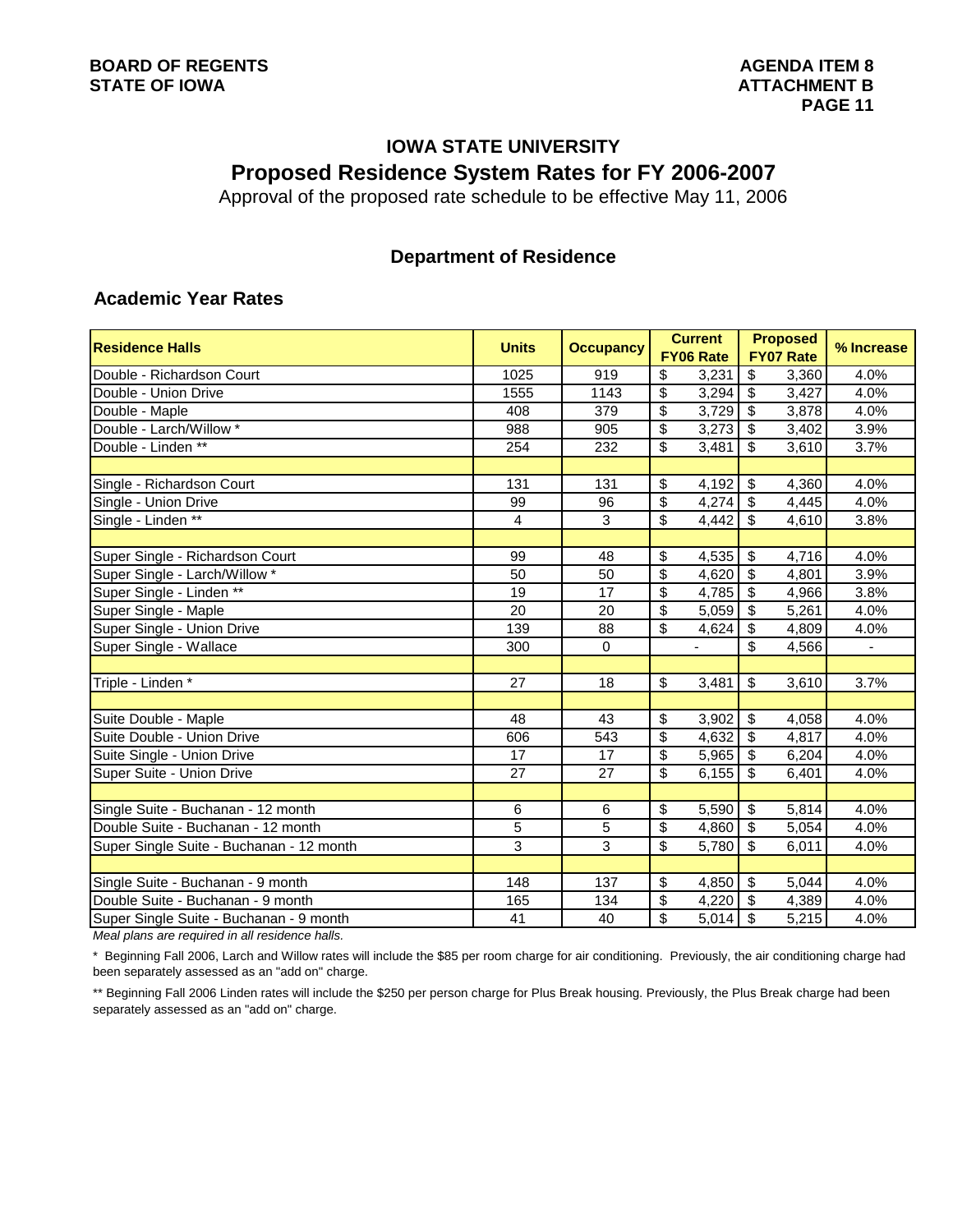# **BOARD OF REGENTS AGENUAL STATE OF IOWA**<br> **BOARD OF IOWA**<br> **BOARD OF IOWA**

# **ATTACHMENT B PAGE 12**

| <b>Frederiksen Court Apartments</b>         | Units* | <b>Occupancy</b> | <b>Current</b><br><b>FY06 Rate</b> | <b>Proposed</b><br><b>FY07 Rate</b> | % Increase |  |  |
|---------------------------------------------|--------|------------------|------------------------------------|-------------------------------------|------------|--|--|
| 2 Bedroom Apartment Shared - 12 month       | 21     | 21               | 4,038<br>ъ                         | 4,200                               | 4.0%       |  |  |
| 4 Bedroom Apartment Single - 12 month       | 97     | 97               | 5.068<br>S                         | 5,271                               | 4.0%       |  |  |
| 2 Bedroom Apartment Super Single - 12 month | 6      | 6                | 6.196                              | 6.444                               | 4.0%       |  |  |
|                                             |        |                  |                                    |                                     |            |  |  |
| 2 Bedroom Apartment Shared - 9 month        | 597    | 503              | 3.507<br>\$                        | 3.647                               | 4.0%       |  |  |
| 4 Bedroom Apartment Single - 9 month        | 1219   | 1172             | 4,399<br>S                         | 4,575                               | 4.0%       |  |  |
| 2 Bedroom Apartment Super Single - 9 month  | 40     | 16               | 5,377<br>\$                        | 5,592                               | 4.0%       |  |  |
|                                             |        |                  |                                    |                                     |            |  |  |

*Meal plans are encouraged, but not required, at Frederiksen Court.*

\* In Frederiksen Court apartments are billed by the bed space.

| <b>Schilletter and University Village Apartments</b> | Units* | <b>Occupancy</b> | <b>Current</b><br><b>FY06 Rate</b> | <b>Proposed</b><br><b>FY07 Rate</b> | % Increase |
|------------------------------------------------------|--------|------------------|------------------------------------|-------------------------------------|------------|
| 2 Bedroom Standard - Schilletter                     | 100    | 78               | 519                                | 529                                 | 1.9%       |
| 2 Bedroom Large - Schilletter                        | 149    | 111              | $529$ \$                           | 540                                 | 2.1%       |
| 2 Bedroom Deluxe - Schilletter                       |        |                  | 541                                | 552                                 | 2.0%       |
| Non-Student - Schilletter                            | 0      |                  | 679                                | 693                                 | 2.1%       |
| 2 Bedroom Townhouse - University                     | 214    | 163              | 511                                | 521                                 | 2.0%       |
| Large 2 Bedroom Townhouse - University               | 200    | 139              | 522<br>S                           | 532                                 | 1.9%       |
| 2 bedroom, 1 Level - University                      | 24     | 20               | 490<br>\$                          | 500                                 | 2.0%       |
| 1 bedroom, 1 Level - University                      | 8      | 6                | 457<br>\$.                         | 466                                 | 2.0%       |
| Non-Student - University                             | 0      |                  | 670                                | 683                                 | 1.9%       |

*\* Meal plans are encouraged, but not required, at Schilletter & University Villages (formerly University Family Housing)*

*\* In Schilletter and University Village apartments are billed by the apartment.*

## **Summer 2006 Rates**

| <b>Residence Halls</b>                          | <b>Units</b> | <b>Occupancy</b> | <b>Summer</b><br><b>FY06 Rate</b> | <b>Proposed</b><br><b>FY07 Rate</b> | % Increase |
|-------------------------------------------------|--------------|------------------|-----------------------------------|-------------------------------------|------------|
| Double - Eaton - Session 1 Only                 | 310          | 114              | 795 I                             | 827                                 | 4.0%       |
| Single - Eaton - Session 1 Only                 | 4            |                  | 1,002                             | 1.042                               | 4.0%       |
| Super Single - Eaton - Session 1 Only           |              | 55               | 1.101                             | 1.145                               | 4.0%       |
|                                                 |              |                  |                                   |                                     |            |
| Single - Buchanan - 3 month                     | 154          | 29               | $1,537$ \$                        | 1.598                               | 4.0%       |
| Double - Buchanan - 3 month                     | 170          |                  | 1,337                             | 1,390                               | 4.0%       |
| Super Single - Buchanan - 3 month               | 44           | 21               | 1,589                             | 1,653                               | 4.0%       |
| Meal plans are required in all residence halls. |              |                  |                                   |                                     |            |

| <b>Frederiksen Court Apartments</b>        | Units* | <b>Occupancy</b> | <b>Summer</b><br><b>FY06 Rate</b> | <b>Proposed</b><br><b>FY07 Rate</b> | % Increase |
|--------------------------------------------|--------|------------------|-----------------------------------|-------------------------------------|------------|
| 2 Bedroom Apartment Shared - 3 month       | 618    | 12               | .1101                             | 1.154                               | 4.0%       |
| 14 Bedroom Apartment Single - 3 month      | 1316   | 95               | $1,393$ ,                         | 1.449                               | 4.0%       |
| 2 Bedroom Apartment Super Single - 3 month | 46     | -31              | $1.703$ $\sim$                    | 1.771                               | 4.0%       |

*Meal plans are encouraged, but not required, at Frederiksen Court.* \* In Frederiksen Court apartments are billed by the bed space.

| <b>Schilletter and University Village Apartments</b> | Units* | <b>Occupancy</b> | <b>Summer</b><br><b>FY06 Rate</b> | <b>Proposed</b><br><b>FY07 Rate</b> | % Increase |
|------------------------------------------------------|--------|------------------|-----------------------------------|-------------------------------------|------------|
| 2 Bedroom Standard - Schilletter                     | 100    | 49               | 519 L<br>S                        | 529                                 | 1.9%       |
| 2 Bedroom Large - Schilletter                        | 149    | 94               | 529 L<br>S                        | 540                                 | 2.1%       |
| 2 Bedroom Deluxe - Schilletter                       |        | 5                | 541<br>\$                         | 552                                 | 2.0%       |
| <b>Non-Student - Schilletter</b>                     |        |                  | 679<br>\$.                        | 693                                 | 2.1%       |
| 2 Bedroom Townhouse - University                     | 214    | 129              | 511<br>\$                         | 521                                 | 2.0%       |
| Large 2 Bedroom Townhouse - University               | 200    | 118              | 522<br>\$.                        | 532                                 | 1.9%       |
| 2 bedroom, 1 Level - University                      | 24     | 13               | 490<br>\$.                        | 500                                 | 2.0%       |
| 1 bedroom, 1 Level - University                      | 8      | 5                | 457<br>\$                         | 466                                 | 2.0%       |
| Non-Student - University                             |        |                  | 670                               | 683                                 | 1.9%       |

*\* Meal plans are encouraged, but not required, at Schilletter & University Villages (formerly University Family Housing)*

*\* In Schilletter and University Village apartments are billed by the apartment.*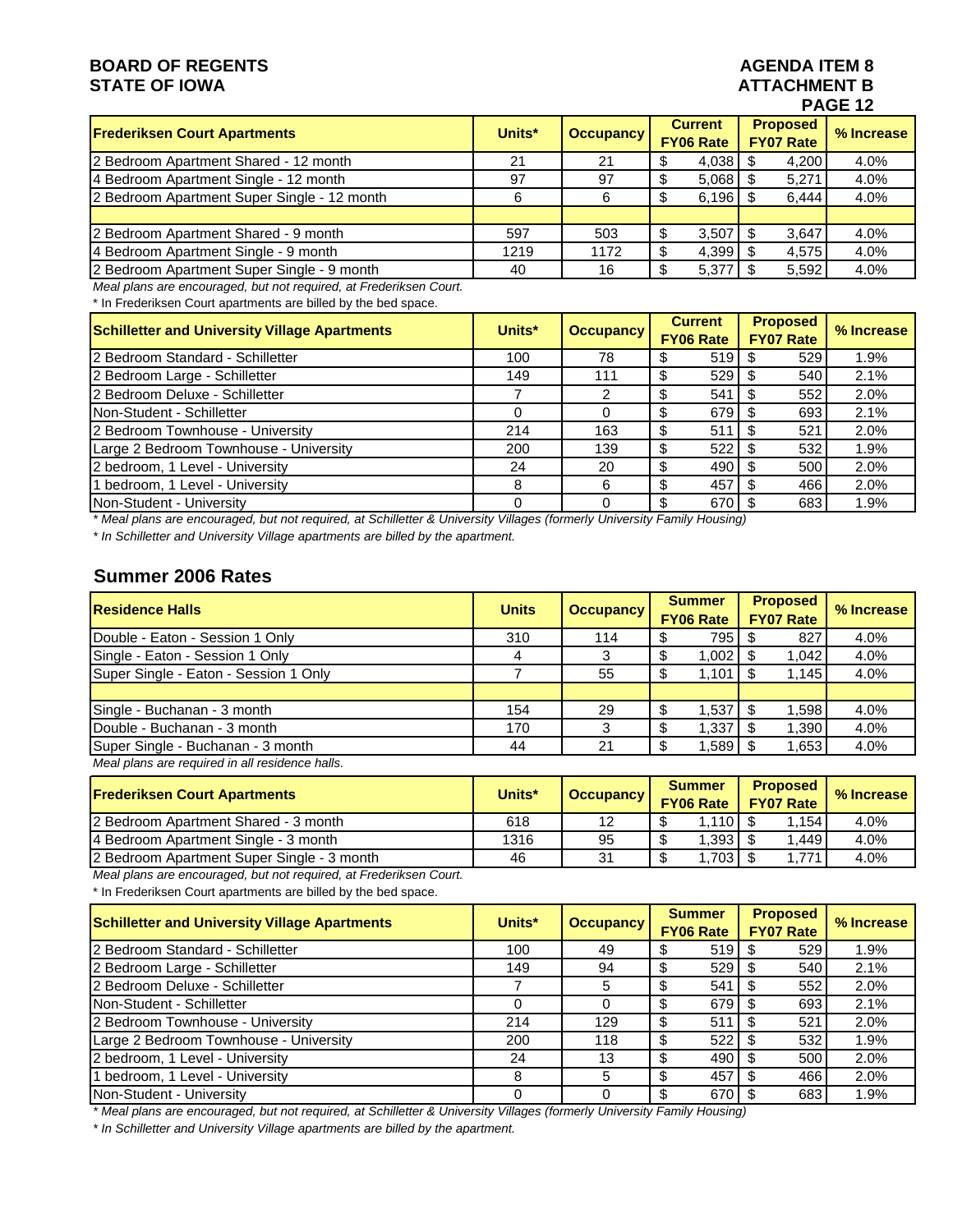## **ISU Dining**

## **Academic Year Rates**

| <b>Cyclone Plans*</b> | <b>Units Sold</b> | <b>Current</b><br><b>FY06 Rate</b> |       | <b>Proposed</b><br><b>FY07 Rate</b> |       | % Increase |
|-----------------------|-------------------|------------------------------------|-------|-------------------------------------|-------|------------|
| Premium Cy Plan 200   | 36                |                                    | 3.444 | \$.                                 | 3,582 | 4.0%       |
| Cyclone 17 Plus 300   | 1735              | c                                  | 2,902 | \$                                  | 3,018 | 4.0%       |
| Cyclone 14 Plus 300   | 1807              |                                    | 2,793 | \$                                  | 2.905 | 4.0%       |
| Cyclone 10 Plus 300   | 647               | ъĐ                                 | 2,540 | \$                                  |       |            |
| Cyclone 7 Plus 600    | 1199              |                                    | 2,459 | \$                                  |       |            |
| Cyclone 10 Plus 500   |                   |                                    |       | \$                                  | 2.824 |            |
| Cyclone 7 Plus 700    |                   |                                    |       |                                     | 2,609 |            |

*Cycylone Plans are available to all system residents and all non-residents.*

*\* All Cyclone Plans include an amount of Dining Dollars, as indicated in plan name.*

| <b>Block Plus Meal Plans*</b> | <b>Units Sold</b> | <b>Current</b>   |                          | <b>Proposed</b>  |       | % Increase |
|-------------------------------|-------------------|------------------|--------------------------|------------------|-------|------------|
|                               |                   | <b>FY06 Rate</b> |                          | <b>FY07 Rate</b> |       |            |
| 150 Meal Block Plan Plus 450  | 196               |                  | 1,637                    |                  |       |            |
| 175 Meal Block Plan Plus 300  | 120               |                  | 1,637                    |                  |       |            |
| 100 Meal Block Plan Plus 150  | 88                |                  | 1,637                    |                  |       |            |
| 100 Meal Block Plan Plus 300  |                   |                  |                          |                  | 1,950 |            |
| 1175 Meal Block Plan Plus 300 |                   |                  |                          |                  | 2,905 |            |
| 1225 Meal Block Plan Plus 300 |                   |                  | $\overline{\phantom{a}}$ |                  | 3,018 |            |

*Block Plus Meal Plans are available to system residents in Buchanan, Wallace, Frederiksen Court, and SUV and all non-residents. \* All Block Plus Meal Plans include an amount of Dining Dollars, as indicated in plan name.*

| <b>Block Meal Plans</b> | <b>Units Sold</b> | <b>Current</b><br><b>FY06 Rate</b> |     | <b>Proposed</b><br><b>FY07 Rate</b> |     | % Increase |
|-------------------------|-------------------|------------------------------------|-----|-------------------------------------|-----|------------|
| 10 Meal Block Plan      | 228               |                                    | 68  |                                     |     |            |
| 20 Meal Block Plan      | 269               |                                    | 128 |                                     |     |            |
| 30 Meal Block Plan      | 209               |                                    | 186 |                                     |     |            |
| 40 Meal Block Plan      | 1038              |                                    | 242 |                                     |     |            |
| 25 Meal Block Plan      |                   |                                    |     |                                     | 179 |            |
| 150 Meal Block Plan     |                   |                                    |     |                                     | 355 |            |
| 75 Meal Block Plan      |                   |                                    |     |                                     | 525 |            |
| 100 Meal Block Plan     |                   |                                    |     |                                     | 694 |            |

*Block Meal Plans area available to system residents in Wallace, Frederiksen Court and SUV and all non-residents.*

| Dining Dollars - Rates listed are per dollar | <b>Units Sold</b> | <b>Current</b><br><b>FY06 Rate</b> | <b>Proposed</b><br><b>FY07 Rate</b> | % Increase |
|----------------------------------------------|-------------------|------------------------------------|-------------------------------------|------------|
| \$10-\$190 Dining Dollars (Face Value)       | \$91.366          | $1.00$ $\sqrt{5}$                  | 1.00                                | 0.0%       |
| \$200-390 Dining Dollars (5.00% discount)    | \$116,000         | $0.95$   \$                        | 0.95                                | 0.0%       |
| \$400-590 Dining Dollars (7.50% discount)    | \$44.900          | $0.93$ \$                          | 0.93                                | $0.0\%$    |
| \$600 Plus Dining Dollars (10.00% discount)  | \$76.625          |                                    | 0.90                                | 0.0%       |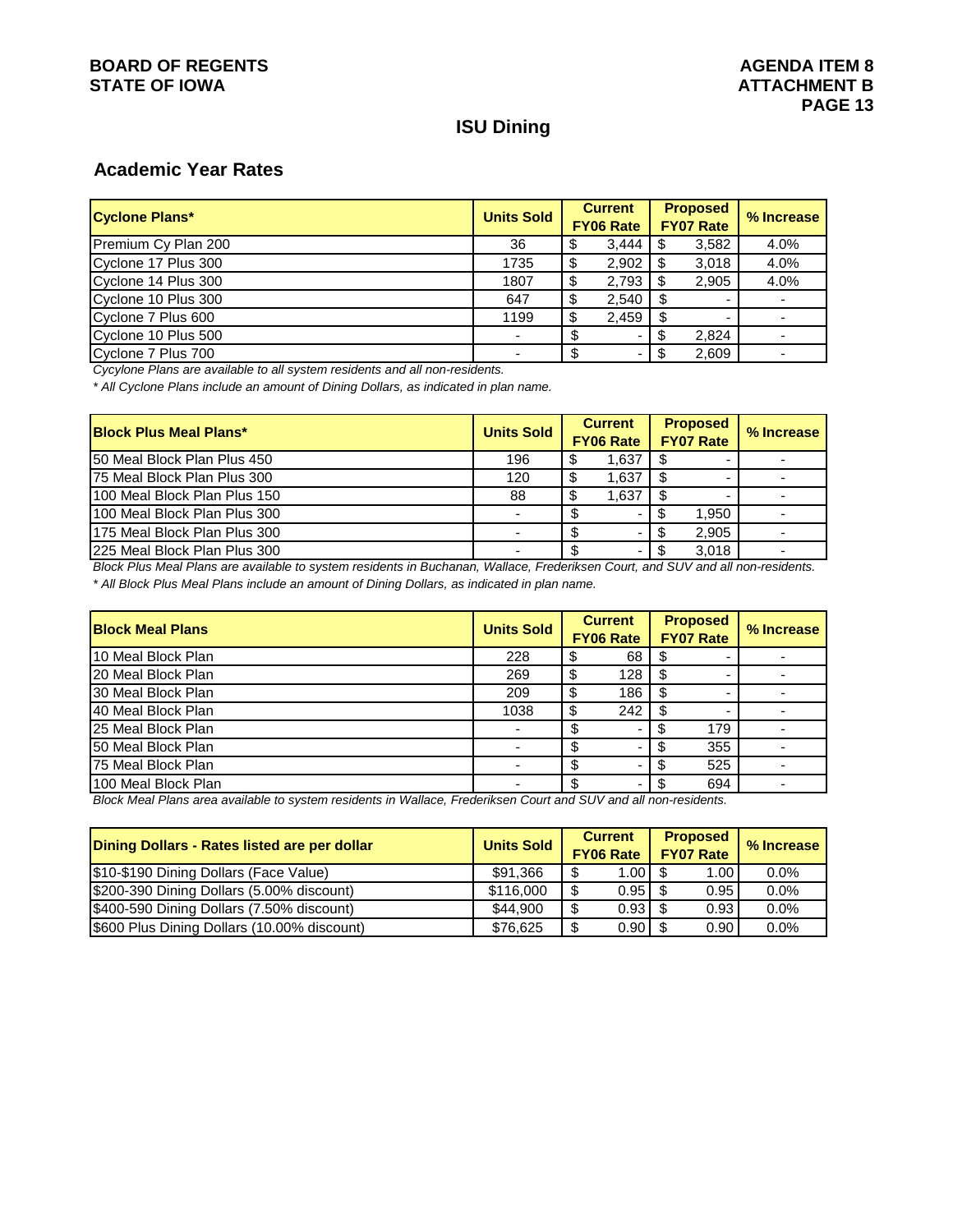## **BOARD OF REGENTS AGENTS** AGENERATION AGENERATION AGENERATION AGENERATION OF REGENTS AGENERATION AGENERATION AGENERATION AGENERATION AGENERATION AGENERATION AGENERATION AGENERATION AGENERATION AGENERATION AGENERATION AGENE **STATE OF IOWA** AND **ATTACHMENT B**

## **Summer 2006 Rates**

| <b>Single Session</b>   | <b>Units Sold</b> | <b>Summer</b><br><b>FY06 Rate</b> |     | <b>Proposed</b><br><b>FY07 Rate</b> |     |      | % Increase |
|-------------------------|-------------------|-----------------------------------|-----|-------------------------------------|-----|------|------------|
| Premium Cy Plan Plus 50 |                   |                                   | 838 |                                     | 873 | 4.2% |            |
| Cyclone 17 Plus 75      | 15                |                                   | 707 |                                     | 736 | 4.1% |            |
| Cyclone 14 Plus 75      | 10                |                                   | 680 |                                     | 709 | 4.3% |            |
| Cyclone 10 Plus 40      | 6                 |                                   | 622 |                                     |     |      |            |
| Cyclone 7 Plus 150      | 14                | -S                                | 603 |                                     |     |      |            |
| Cyclone 10 Plus 125     |                   |                                   |     |                                     | 690 |      |            |
| Cyclone 7 Plus 175      |                   |                                   |     |                                     | 639 |      |            |
| 140 Meal Block Plus 250 |                   |                                   | ۰   |                                     | 535 |      |            |

*Cycylone Plans and Block Plus Meal Plans are available to all system residents and all non-residents.*

*\* All Cyclone and Block Plus Meal Plans include an amount of Dining Dollars, as indicated in plan name.*

| <b>Both Sessions</b>    | <b>Units Sold</b> | <b>Summer</b><br><b>FY06 Rate</b> |       |      | <b>Proposed</b><br><b>FY07 Rate</b> | % Increase |
|-------------------------|-------------------|-----------------------------------|-------|------|-------------------------------------|------------|
| Premium Cy Plan Plus 75 |                   | S                                 | 1,037 | \$.  | 1,309                               | 26.2%      |
| Cyclone 17 Plus 115     | 36                | \$                                | 930   | - \$ | 1,107                               | 19.0%      |
| Cyclone 14 Plus 115     | 27                | S                                 | 947   | -S   | 1,065                               | 12.5%      |
| Cyclone 10 Plus 60      | 5                 | S                                 | 914   | S    |                                     |            |
| Cyclone 7 Plus 225      | 23                | S                                 | 933   | \$   |                                     |            |
| 30 Meal Block Plus 300  | 17                | \$                                | 521   | \$   |                                     |            |
| 50 Meal Block Plus 200  | 11                | S                                 | 546   | S    |                                     |            |
| 70 Meal Block Plus 100  | 2                 | S                                 | 568   | \$   |                                     |            |
| Cyclone 10 Plus 185     |                   | \$                                |       | \$   | 1,033                               |            |
| Cyclone 7 Plus 260      |                   | \$                                |       | \$.  | 957                                 |            |
| 40 Meal Block Plus 250  |                   | \$                                |       | \$.  | 535                                 |            |

*Cycylone Plans and Block Plus Meal Plans are available to all system residents and all non-residents.*

*\* All Cyclone and Block Plus Meal Plans include an amount of Dining Dollars, as indicated in plan name.*

| <b>Trial Enroll</b>     | <b>Units Sold</b> | <b>Summer</b><br><b>FY06 Rate</b> |     | <b>Proposed</b><br><b>FY07 Rate</b> | % Increase |
|-------------------------|-------------------|-----------------------------------|-----|-------------------------------------|------------|
| Premium Cy Plan Plus 75 |                   |                                   | 980 | 1,020                               | 4.0%       |
| Cyclone 17 Plus 115     | 56                |                                   | 827 | 874                                 | 5.7%       |
| Cyclone 14 Plus 115     |                   |                                   | 795 | 843                                 | 6.0%       |
| Cyclone 10 Plus 60      |                   |                                   | 728 |                                     |            |
| Cyclone 7 Plus 225      |                   |                                   | 705 |                                     |            |
| Cyclone 10 Plus 185     |                   |                                   |     | 834                                 |            |
| Cyclone 7 Plus 260      |                   | ß.                                |     | 793                                 |            |
| 140 Meal Block Plus 250 |                   |                                   |     | 535                                 |            |

*Cycylone Plans and Block Plus Meal Plans are available to all system residents and all non-residents.*

*\* All Cyclone and Block Plus Meal Plans include an amount of Dining Dollars, as indicated in plan name.*

| <b>Block Meal Plans</b> | <b>Units Sold</b> | <b>Summer</b><br><b>FY06 Rate</b> |                  | <b>Proposed</b><br><b>FY07 Rate</b> |     | % Increase |
|-------------------------|-------------------|-----------------------------------|------------------|-------------------------------------|-----|------------|
| 10 Meal Block Plan      |                   |                                   | 68 I             |                                     |     |            |
| 120 Meal Block Plan     | 18                |                                   | 128              |                                     |     |            |
| 130 Meal Block Plan     | 12                |                                   | 186 <sup>1</sup> |                                     |     |            |
| 140 Meal Block Plan     | 36                |                                   | 242              |                                     |     |            |
| 125 Meal Block Plan     |                   |                                   |                  |                                     | 179 |            |
| 50 Meal Block Plan      |                   |                                   | -                |                                     | 355 |            |

*Block Meal Plans area available to system residents in Frederiksen Court and SUV and all non-residents.*

| Dining Dollars - Rates listed are per Dollar | <b>Units Sold</b> |        | <b>Proposed</b><br><b>Summer</b><br><b>FY06 Rate</b><br><b>FY07 Rate</b> |  | % Increase |         |
|----------------------------------------------|-------------------|--------|--------------------------------------------------------------------------|--|------------|---------|
| \$10-\$190 Dining Dollars (Face Value)       | \$8.590           | ጥ<br>ъ | $1.00$ $\sqrt{5}$                                                        |  | 1.00       | $0.0\%$ |
| \$200-390 Dining Dollars (5.00% discount)    | \$5,500           | \$.    | $0.95$ $\uparrow$ \$                                                     |  | 0.95       | $0.0\%$ |
| \$400-590 Dining Dollars (7.50% discount)    | \$2,550           | ጦ<br>æ | $0.93$ $\uparrow$ \$                                                     |  | 0.93       | 0.0%    |
| \$600 Plus Dining Dollars (10.00% discount)  | \$3,800           | ጦ      |                                                                          |  | 0.90       | $0.0\%$ |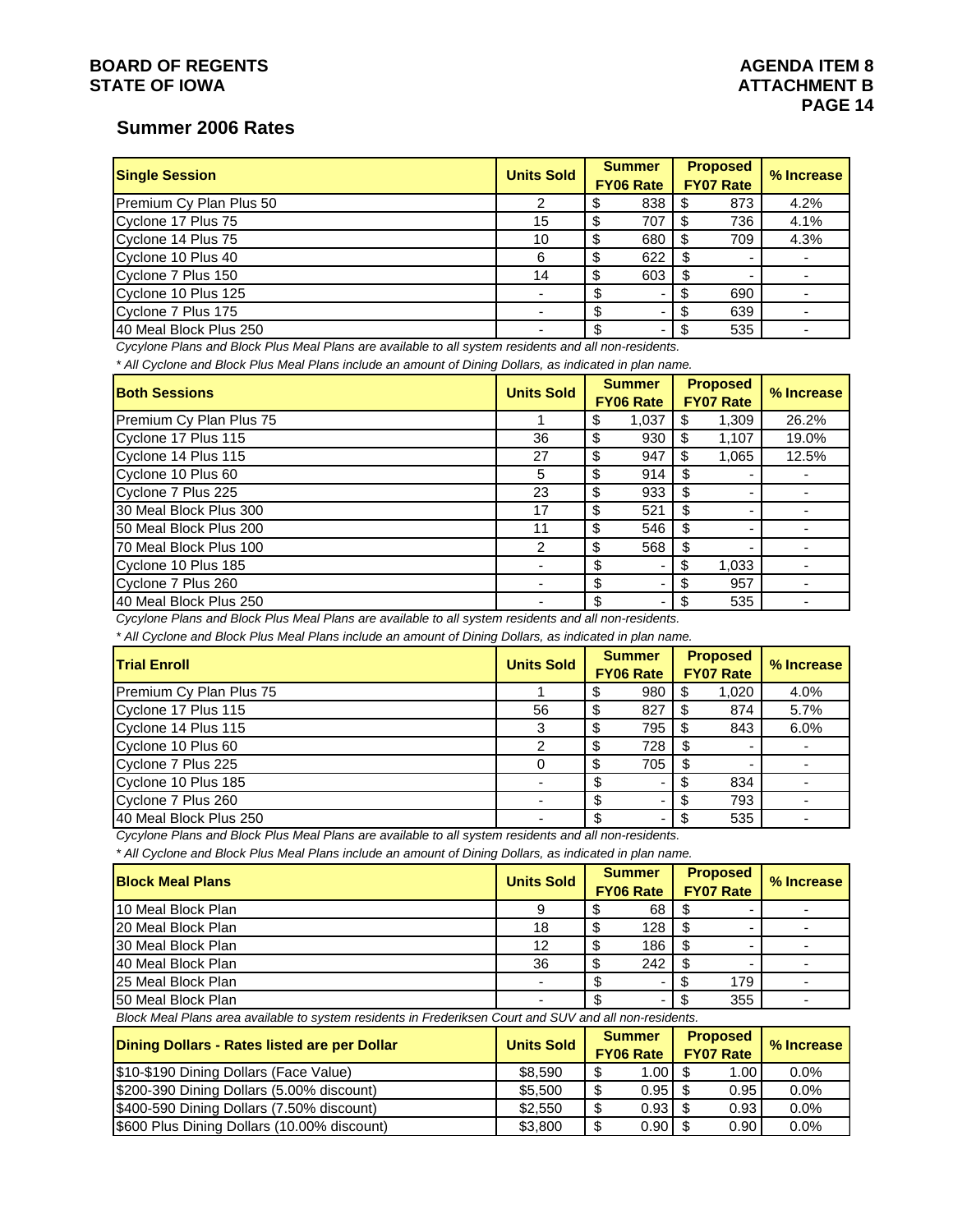## **UNIVERSITY OF NORTHERN IOWA DEPARTMENT OF RESIDENCE**

- Demand for residence hall space is projected to remain stable for the next five years at an occupancy ratio of approximately 88%.
- UNI's Two Year Advantage Plan allows students to commit to a two year contract which keeps room and board rates the same level the second year. UNI plans to continue the Two Year Advantage plan as long as it is economically feasible.
	- o Focused marketing of the Two-Year Advantage Plan has resulted in the largest re-contracting rate in at least seven years. Over 37% of residents are participating in the program.
- Plans presented last year to change Shull Hall into single rooms for an upper-class environment were successful. The project came in on time and under budget. The building is full and contributed to increased occupancy.
- The benchmark double room/full meal plan will increase \$221 or 4%. This is the lowest percent increase in 15 years. Traditional inflationary adjustments are the primary causes of the proposed rate increase.
- The proposed rate for Roth and university owned apartments shows no increase because the rate increase for FY 2006 had a greater portion applied to room as compared to meals resulting in a slight decrease in occupancy. No increase in these rates should help with the perceived value of the living units, and thus increase occupancy for FY 2007.
- Major projects for this year include student room window replacement in Bender Hall and the final phase of tuck pointing for Rider Hall.
- The preliminary budget for FY 2007 projects net revenues from operations to be \$5.0 million. Voluntary reserve balances at June 30, 2007 are projected to be \$2.4 million, and are projected to slowly decline to \$1.9 million over the next five years.
- The outstanding bond principal was \$35.7 million as of July 2, 2005.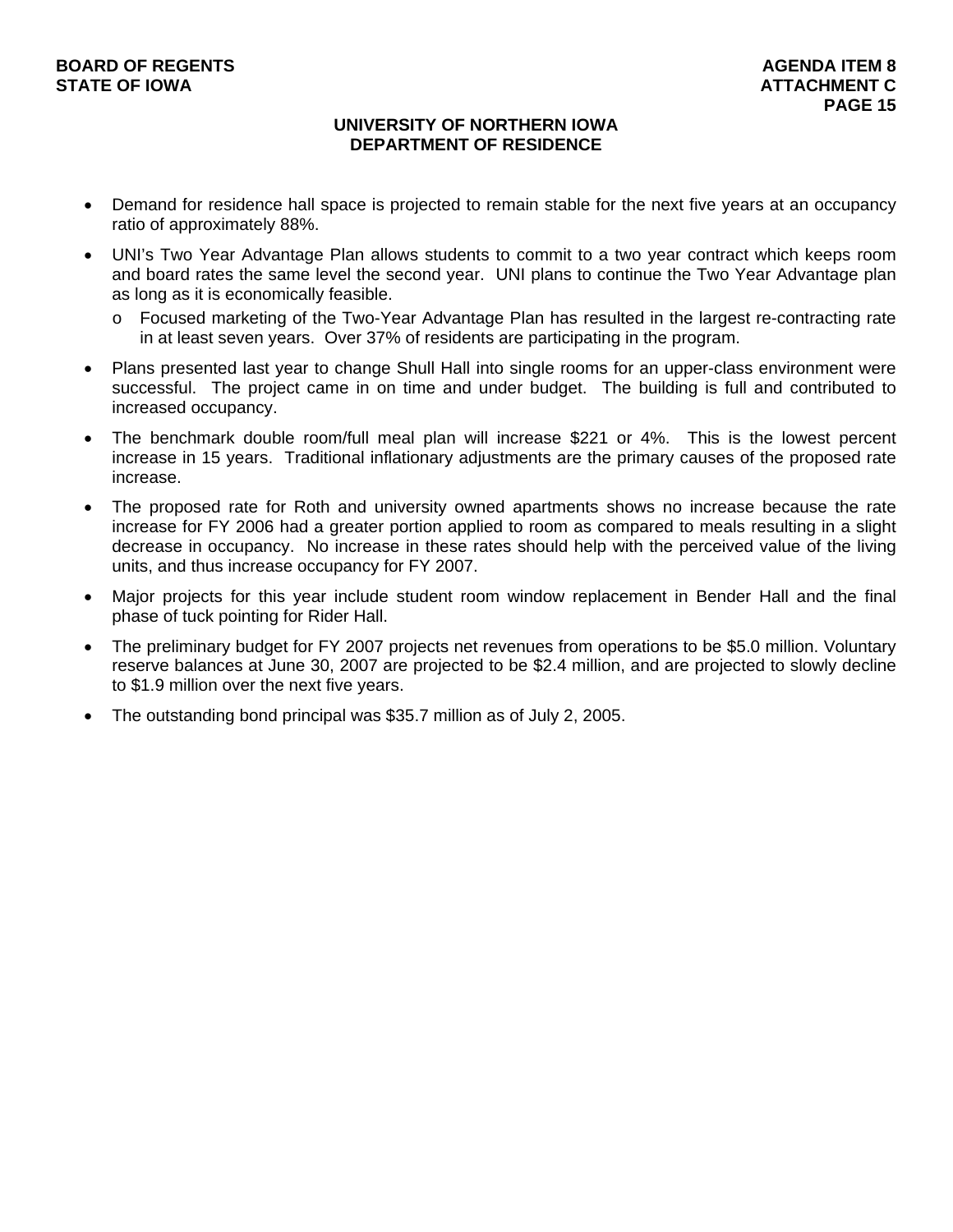## **University of Northern Iowa's Five Year Plan Summary Department of Residence (Dollars in thousands)**

|                                                  | Actual                   | Estimated      |                |             | Planned - Constant Dollars |             |             |  |  |
|--------------------------------------------------|--------------------------|----------------|----------------|-------------|----------------------------|-------------|-------------|--|--|
| <b>INDICATORS</b>                                | FY 05                    | FY 06          | FY 07          | FY 08       | FY 09                      | FY 10       | FY 11       |  |  |
| <b>1 - ENROLLMENT &amp; OCCUPANCY</b>            |                          |                |                |             |                            |             |             |  |  |
| (a) Fall Enrollment Head Count                   | 12,824                   | 12,513         | 12,444         | 12,509      | 12,618                     | 12,779      | 12,902      |  |  |
| Residence Hall Housing                           |                          |                |                |             |                            |             |             |  |  |
| (b) Current Operating Capacity (# of beds)       | 4,852                    | 4,641          | 4,609          | 4,609       | 4,609                      | 4,609       | 4,609       |  |  |
| (c) Occupancy (permanent beds)                   | 3,742                    | 3,898          | 3,925          | 3,950       | 4,000                      | 4,000       | 4,000       |  |  |
| (d) Occupancy Ratio                              | 77.1%                    | 84.0%          | 85.2%          | 85.7%       | 86.8%                      | 86.8%       | 86.8%       |  |  |
| <b>Apartment Housing</b>                         |                          |                |                |             |                            |             |             |  |  |
| (e) Current Operating Capacity (Units)           | 363                      | 363            | 363            | 363         | 363                        | 363         | 363         |  |  |
| (f) Units Occupied                               | 361                      | 348            | 350            | 352         | 354                        | 356         | 356         |  |  |
| (g) Occupancy Ratio                              | 99.4%                    | 95.9%          | 96.4%          | 97.0%       | 97.5%                      | 98.1%       | 98.1%       |  |  |
| <b>2 - CAPITAL IMPROVEMENTS &amp; REPAIRS</b>    |                          |                |                |             |                            |             |             |  |  |
| (a) Improvements from Bond Proceeds              | 725<br>\$                | \$<br>73       | \$             | \$          | \$                         | \$          | \$          |  |  |
| (b) Improvements from Voluntary Reserves         | 2,838                    | 780            | 2,483          | 1,200       | 1,500                      | 1,500       | 1,500       |  |  |
| (c) Repairs from Current Revenues                | 976                      | 1,088          | 1,140          | 1,150       | 1,150                      | 1,150       | 1,150       |  |  |
| (d) Gross Square Feet Maintained (000's)         | 1,456                    | 1,456          | 1,456          | 1,456       | 1,456                      | 1,456       | 1,456       |  |  |
| <b>3 - OPERATING REVENUES &amp; EXPENDITURES</b> |                          |                |                |             |                            |             |             |  |  |
| (a) Total Revenues                               | 24,836<br>\$             | \$26,807       | \$27,797       | \$ 27,974   | \$28,328                   | \$28,328    | \$28,328    |  |  |
| (b) Less Expenditures (Excluding Univ O.H.)      | 20,098                   | 21,524         | 22,811         | 22,956      | 23,247                     | 23,247      | 23,247      |  |  |
| (c) Net Operating Revenues                       | 4,738                    | 5,283          | 4,986          | 5,018       | 5,081                      | 5,081       | 5,081       |  |  |
| (d) Less Mandatory Transfers                     | 330                      | 330            | 330            | 330         | 330                        | 330         | 330         |  |  |
| (e) Less Debt Service                            | 3,009                    | 3,303          | 3,291          | 3,290       | 3,285                      | 3,280       | 3,294       |  |  |
| (f) Add Rate Adj. to Maintain Reserves           | $\overline{\phantom{a}}$ | $\blacksquare$ | $\blacksquare$ | 249         | 200                        | 200         | 200         |  |  |
| (g) Net to Voluntary Reserves                    | \$<br>1,399              | 1,650<br>\$    | \$1,365        | \$<br>1,647 | \$<br>1,666                | \$<br>1,671 | \$<br>1,657 |  |  |
| 4 - VOLUNTARY (UNRESTRICTED) RESERVES            |                          |                |                |             |                            |             |             |  |  |
| (a) Beginning Balance                            | \$5,132                  | 3,394<br>\$    | \$3,927        | \$<br>2,438 | \$2,511                    | \$<br>2,296 | \$<br>2,086 |  |  |
| (b) Add Mandatory Transfers from (3d)            | 330                      | 330            | 330            | 330         | 330                        | 330         | 330         |  |  |
| (c) Add Net to Voluntary Reserves from (3g)      | 1,399                    | 1,650          | 1,365          | 1,647       | 1,666                      | 1,671       | 1,657       |  |  |
| (d) Add Transfer from Plant & Other Revenues     | 4                        |                |                |             |                            |             |             |  |  |
| (e) Less Improvements (2b) & Other Costs         | 3,471                    | 1,447          | 3,184          | 1,904       | 2,211                      | 2,211       | 2,211       |  |  |
| (f) Year-End Balance                             | \$<br>3,394              | \$3,927        | \$<br>2,438    | \$2,511     | \$<br>2,296                | \$<br>2,086 | \$<br>1,862 |  |  |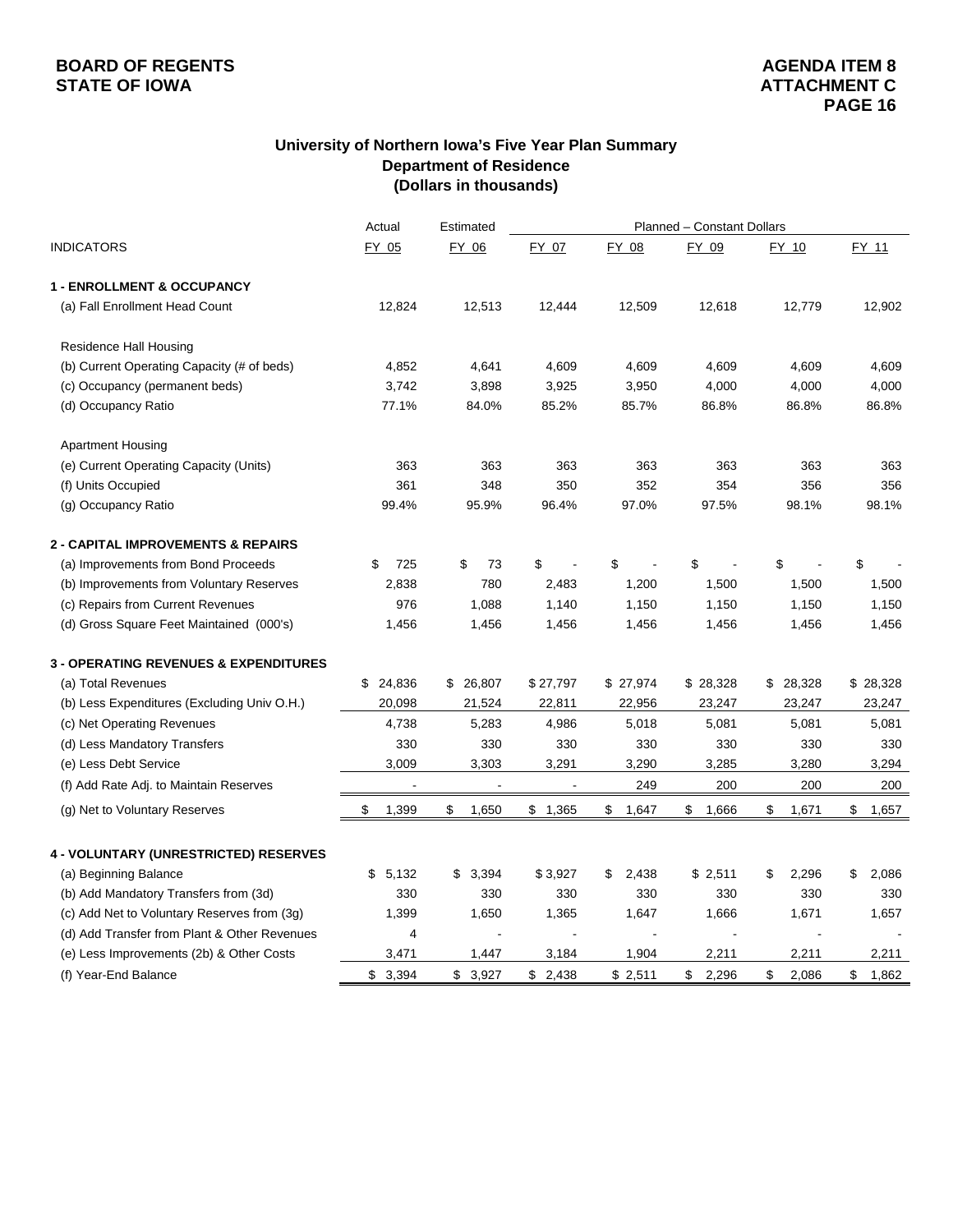### **University of Northern Iowa**

### **Residence System Preliminary Budget 2006-07**

|                                              |     |                  | Approved         | <b>Revised</b>   | Proposed         |
|----------------------------------------------|-----|------------------|------------------|------------------|------------------|
|                                              |     | Actual           | <b>Budget</b>    | <b>Estimate</b>  | <b>Budget</b>    |
|                                              |     | 2004-05          | 2005-06          | 2005-06          | 2006-07          |
| <b>OPERATIONS (Modified Cash Basis)</b>      |     |                  |                  |                  |                  |
| Revenues                                     |     | \$<br>24,836,099 | \$<br>25,179,395 | \$<br>26,807,895 | \$<br>27,796,816 |
| <b>Expenditures for Operations</b>           |     | 20,097,646       | 20,654,482       | 21,523,740       | 22,811,205       |
| <b>Net Revenues</b>                          |     | 4,738,453        | 4,524,913        | 5,284,155        | 4,985,611        |
| % of Revenues                                |     | 19.1%            | 18.0%            | 19.7%            | 17.9%            |
| Debt Service (due July 1)                    |     | 3,009,341        | 3,303,392        | 3,303,392        | 3,291,491        |
| <b>Mandatory Transfers</b>                   |     | 330,000          | 330,000          | 330,000          | 330,000          |
| Net After Debt Service & Mandatory Transfers |     | \$<br>1,399,112  | \$<br>891,521    | \$<br>1,650,763  | \$<br>1,364,120  |
| % of Revenues                                |     | 5.6%             | 3.5%             | 6.2%             | 4.9%             |
| Debt Service Coverage Ratio                  |     | 157%             | 137%             | 160%             | 151%             |
| University Overhead Payment From Surplus     |     | \$<br>632,236    | \$<br>619,699    | \$<br>668,094    | \$<br>700,280    |
| Overhead as % of Expenditures                |     | 3.1%             | 3.0%             | 3.1%             | 3.1%             |
| <b>FUND BALANCES (June 30)</b>               |     |                  |                  |                  |                  |
| Revenue Fund                                 |     | \$               | \$               | \$               | \$               |
| Operation & Maintenance Fund                 |     | 730,933          |                  |                  |                  |
| Improvement Fund                             | (a) | 803,537          | 114,740          | 1,213,537        | 360,537          |
| Surplus Fund                                 |     | 1,859,768        | 2,804,894        | 2,713,370        | 2,077,210        |
| Subtotal-Voluntary Reserves                  |     | 3,394,238        | 2,919,634        | 3,926,907        | 2,437,747        |
| Sinking Fund                                 |     |                  |                  |                  |                  |
| <b>Bond Reserve Fund</b>                     |     | 3,347,123        | 3,347,123        | 3,347,123        | 3,347,123        |
| <b>Bond Construction Fund</b>                |     | 72,683           |                  |                  |                  |
| Subtotal-Mandatory Reserves                  |     | 3,419,806        | 3,347,123        | 3,347,123        | 3,347,123        |
| <b>Total Fund Balances (June 30)</b>         |     | \$<br>6,814,044  | \$<br>6,266,757  | \$<br>7,274,030  | \$<br>5,784,870  |
| <b>REVENUES AND EXPENDITURES DETAIL</b>      |     |                  |                  |                  |                  |
| <b>Revenues</b>                              |     |                  |                  |                  |                  |
| Contracts                                    |     | \$<br>20,126,141 | \$<br>21,048,196 | \$<br>22,047,180 | \$<br>23,156,195 |
| Interest                                     |     | 279,337          | 100,000          | 100,000          | 100,000          |
| Other Income                                 |     | 4,430,621        | 4,031,199        | 4,660,715        | 4,540,621        |
| <b>Total Revenues</b>                        |     | \$<br>24,836,099 | \$<br>25,179,395 | \$<br>26,807,895 | \$<br>27,796,816 |
| <b>Expenditures for Operations</b>           |     |                  |                  |                  |                  |
| Salaries, Wages & Benefits                   |     | 11,219,602       | 11,773,826       | 11,921,670       | 12,627,255       |
| Cost of Food or Goods Sold                   |     | 3,404,932        | 3,477,019        | 3,611,842        | 3,764,262        |
| <b>Other Operating Expense</b>               |     | 2,908,418        | 2,879,581        | 3,022,271        | 3,200,642        |
| <b>Utilities</b>                             |     | 1,589,106        | 1,630,985        | 1,879,811        | 2,078,789        |
| Repairs & Maintenance                        |     | 975,588          | 893,071          | 1,088,146        | 1,140,257        |
| <b>Total Expenditures</b>                    |     | \$<br>20,097,646 | \$<br>20,654,482 | \$<br>21,523,740 | \$<br>22,811,205 |
|                                              |     |                  |                  |                  |                  |

#### Estimated FTE 392 390 391

(a) As a docket item to the Board, UNI will make a special request for an allocation of funds from the Surplus Fund to the Improvement Fund. As of July 2, 2005, the outstanding bond principal was \$35.7 million.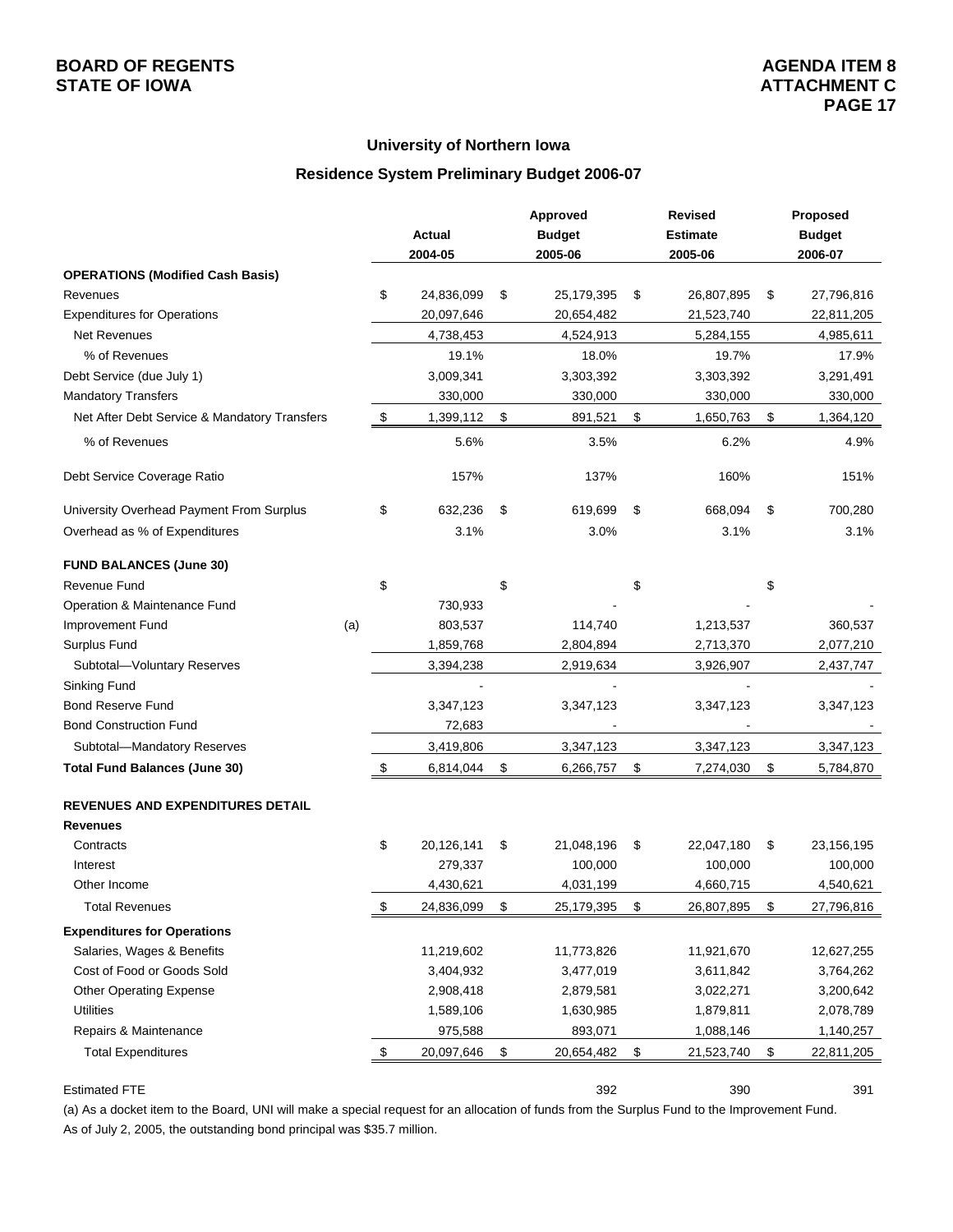## **Proposed UNI Residence Rates Academic Year 2006-07**

### **Room and Board Combined**

|                                 | 2005 - 2006 | 2006-2007         | \$       | ℅        |
|---------------------------------|-------------|-------------------|----------|----------|
| Double Room                     | Rate        | Proposed Rate (a) | Increase | Increase |
| Premium Plan (b)                | \$6,266     | \$6,515           | \$249    | 3.97%    |
| 19 Plus (b)                     | \$5,776     | \$6,005           | \$229    | 3.96%    |
| Any 19 (b) - Full Board         | \$5,519     | \$5,740           | \$221    | 4.00%    |
| 14 Plus (b)                     | \$5,738     | \$5,965           | \$227    | 3.96%    |
| Any 14 (b)                      | \$5,466     | \$5,685           | \$219    | 4.01%    |
| Any 150                         | \$5,361     | \$5,515           | \$154    | 2.87%    |
| 150 Basic                       | \$4,761     | \$4,915           | \$154    | 3.23%    |
| Any 125                         | \$4,676     | \$4,825           | \$149    | 3.19%    |
| 10 Plus                         | \$5,106     | \$5,315           | \$209    | 4.09%    |
| Any 10                          | \$4,976     | \$5,180           | \$204    | 4.10%    |
| Bartlett Hall additional charge | \$89        | \$92              | \$3      | 3.37%    |
| Single room additional charge   | \$800       | \$800             | \$0      | 0.00%    |
| Double room contracted as a     |             |                   |          |          |
| single room additional charge   | \$1,100     | \$1,100           | \$0      | $0.00\%$ |

(a) Students participating in the 2-Year Advantage Plan will continue to pay 2005-2006 rates.

(b) Plans available to freshmen.

### **ROTH** (Room only option)

|        | 8 Person Suite Double                     | \$2,870 | \$2,870 | \$0  | $0.00\%$ |
|--------|-------------------------------------------|---------|---------|------|----------|
|        | 8 Person Suite Single                     | \$3,815 | \$3,815 | \$0  | $0.00\%$ |
|        | 6 Person Apt. Double                      | \$3,400 | \$3,400 | \$0  | $0.00\%$ |
|        | 6 Person Apt. Single                      | \$4,502 | \$4,502 | \$0  | $0.00\%$ |
|        | 4 Person Apt. Double                      | \$3,400 | \$3,400 | \$0  | 0.00%    |
|        | 4 Person Apt. Single                      | \$4,502 | \$4,502 | \$0  | $0.00\%$ |
|        | 2 Person Apt. Double                      | \$3,946 | \$3,946 | \$0  | $0.00\%$ |
|        | 2 Person Apt. Single                      | \$5,188 | \$5,188 | \$0  | $0.00\%$ |
|        | <b>Meal Plans for Off-Campus Students</b> |         |         |      |          |
| Any 10 |                                           | \$2,400 | \$2,485 | \$85 | 3.54%    |
| Any 7  |                                           | \$1,820 | \$1,885 | \$65 | 3.57%    |
| Any 5  |                                           | \$1,390 | \$1,410 | \$20 | 1.44%    |
|        | Any 5 (lunch and dinner)                  | \$1,098 | \$1,135 | \$37 | 3.37%    |
|        | Any 150                                   | \$2,785 | \$2,820 | \$35 | 1.26%    |
|        | Any 125                                   | \$2,100 | \$2,130 | \$30 | 1.43%    |
| Any 50 |                                           | \$800   | \$810   | \$10 | 1.25%    |
|        |                                           |         |         |      |          |